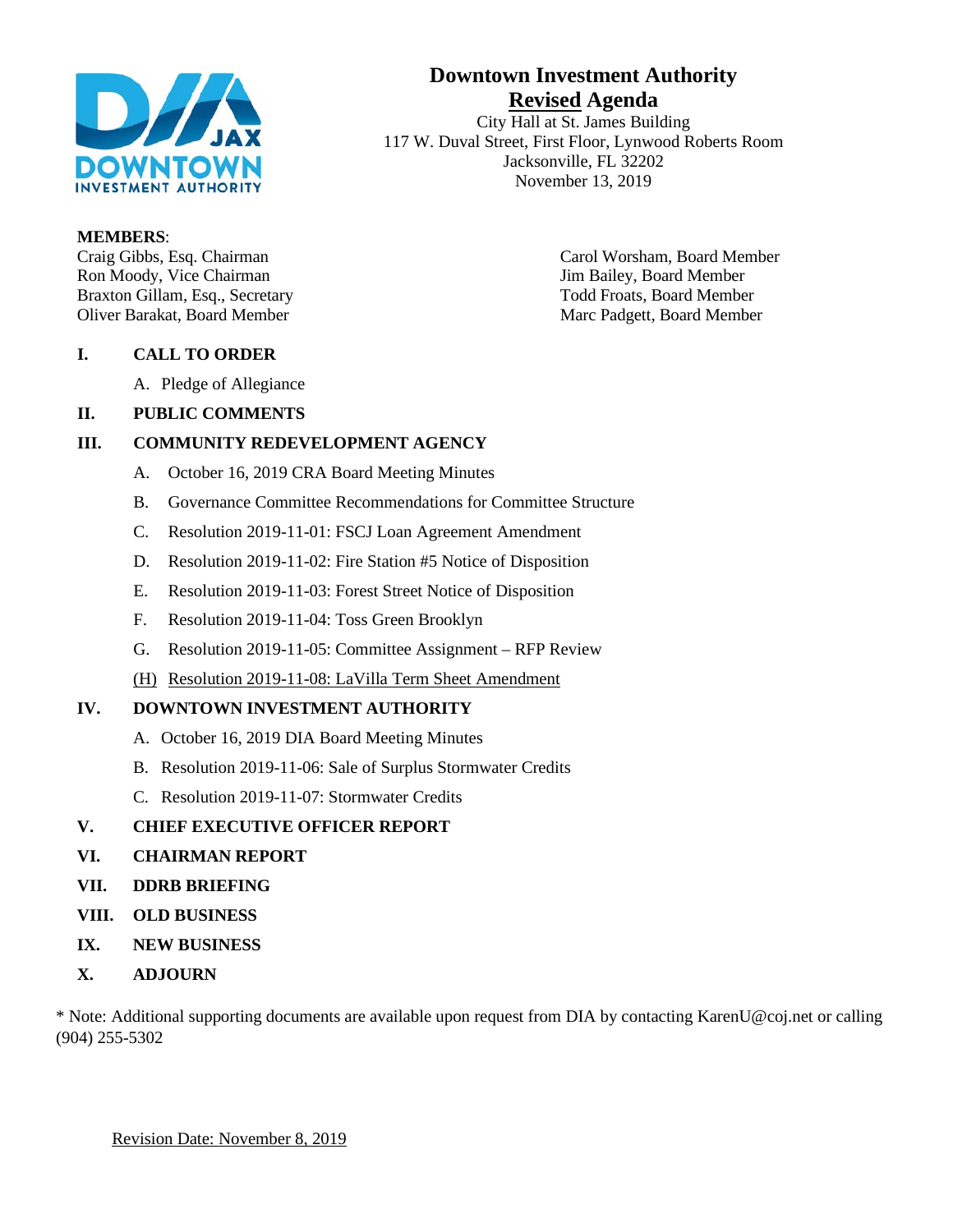

# *Community Redevelopment Agency MEETING MINUTES*

**Board Members Present:** Craig Gibbs, Esq., Chairman; Ron Moody, Vice Chairman; Oliver Barakat; Todd Froats; Marc Padgett; and Carol Worsham

**Board Members Absent:** Jim Bailey; and Braxton Gillam Esq., Secretary

**Mayor's Staff:** Dr. Johnny Gaffney, Mayor's Office, Boards and Commission Liaison

**Council Members:** Michael Boylan, Council Member, District 6, DIA Liaison and Reggie Gaffney, Council Member, District 7

**DIA Staff:** Lori Boyer, Chief Executive Officer; John Crescimbeni, Compliance and Regulatory Manager Coordinator, Guy Parola, Operations Manager; and Karen Underwood-Eiland, Executive Assistant.

**Office of General Counsel:** John Sawyer, Office of General Counsel

# **I. CALL TO ORDER**

Chairman Gibbs called the CRA Meeting to order at 1:00 p.m. and the attendees introduced themselves for the record.

# **A. Pledge of Allegiance**

# **II. PUBLIC COMMENTS**

Chairman Gibbs opened the floor for public comments.

# **III. COMMUNITY REDEVELOPMENT AGENCY MEETING**

**A. Approval of the October 16, 2019 Community Redevelopment Agency Meeting Minutes** 

**A MOTION WAS MADE BY BOARD MEMBER WORSHAM AND SECONDED BY BOARD MEMBER BARAKAT APPROVING THE OCTOBER 18, 2019 COMMUNITY REDEVELOPMENT AGENCY MEETING MINUTES.**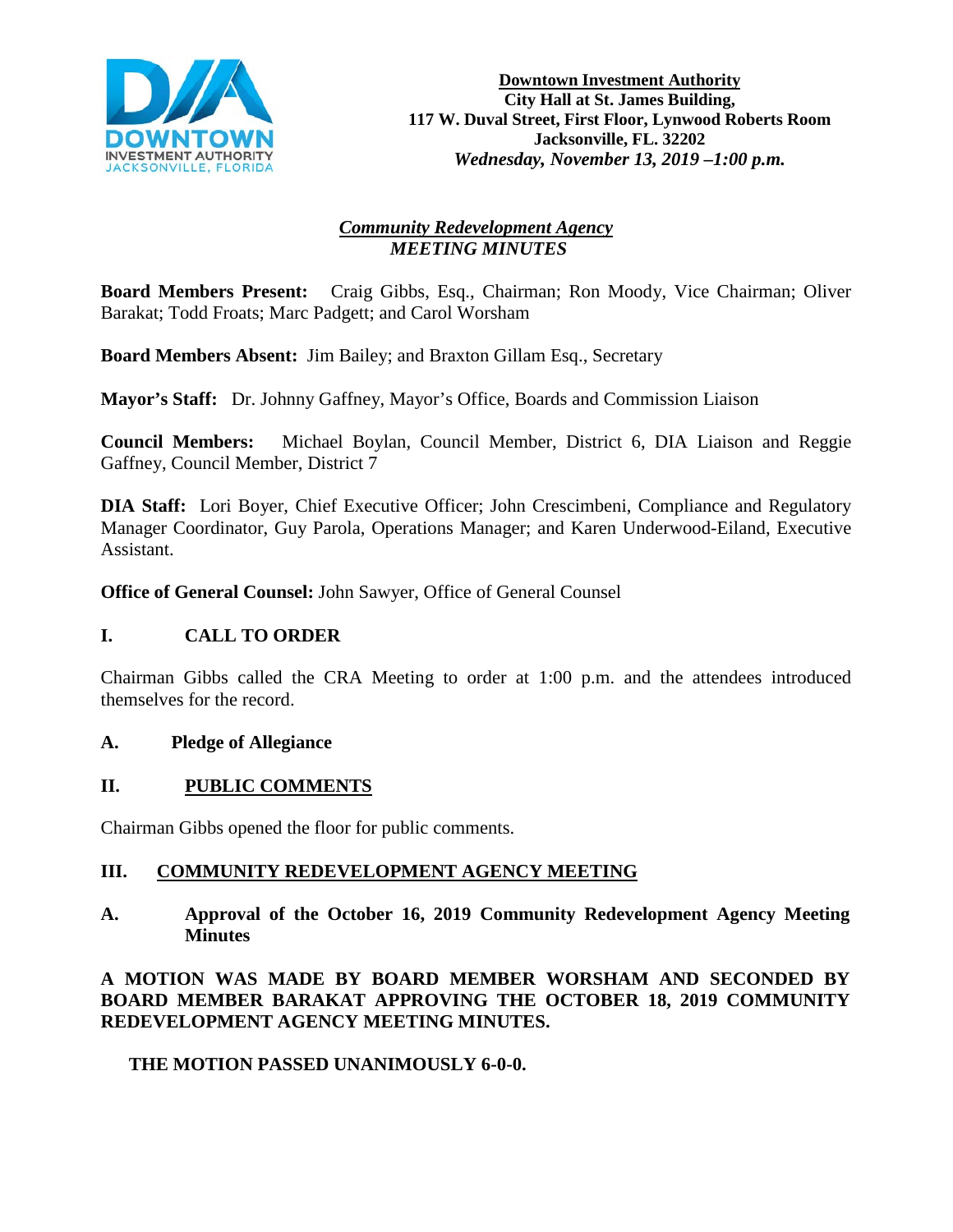Downtown Investment Authority CRA Regular Meeting Minutes – Wednesday, November 13, 2019 Page 2 of 7

### **B. Governance Committee Recommendations for Committee Structure**

CEO Boyer provided a brief memorandum outlining the discussion of the Governance Committee Meeting that was held October 28, 2019 at 1:00 p.m. A handout was provided to the Board regarding the four standing committee's structures and areas of responsibility.

### **C. RESOLUTION 2019-11-01: FSCJ LOAN AGREEMENT AMENDMENT**

#### **RESOLUTION 2019-11-01**

A RESOLUTION OF THE DOWNTOWN INVESTMENT AUTHORITY ("DIA") AUTHORIZING THE CHIEF EXECUTIVE OFFICER ("CEO") OF THE DIA TO NEGOTIATE AND EXECUTE LOAN AGREEMENTS BETWEEN THE DOWNTOWN INVESTMENT AUTHORITY AND THE DISTRICT BOARD OF TRUSTEES OF FLORIDA STATE COLLEGE AT JACKSONVILLE ("FSCJ") FOR TWO SUBSIDIZED LOANS RELATING TO A COMPLETED PROJECT AT 20 WEST ADAMS STREET; FINDING THAT THE PROJECT WAS CONSISTENT WITH THE DIA'S BUSINESS INVESTMENT AND DEVELOPMENT PLAN ("BID PLAN"); PROVIDING AN EFFECTIVE DATE.

CEO Boyer brought forth Resolution 2019-11-01 a reauthorization for the two loan agreements that the board previously approved to FSCJ. She also explained Version A and B term sheets that were included in the meeting packet.

Mr. Little, Vice President of Business Services at FSCJ was present to answer any questions.

### **A MOTION WAS MADE BY BOARD MEMBER MOODY AND SECONDED BY BOARD MEMBER PADGETT APPROVING RESOLUTION 2019-11-01 WITH TERM SHEET B (FSCJ LOAN AGREEMENT AMENDMENT).**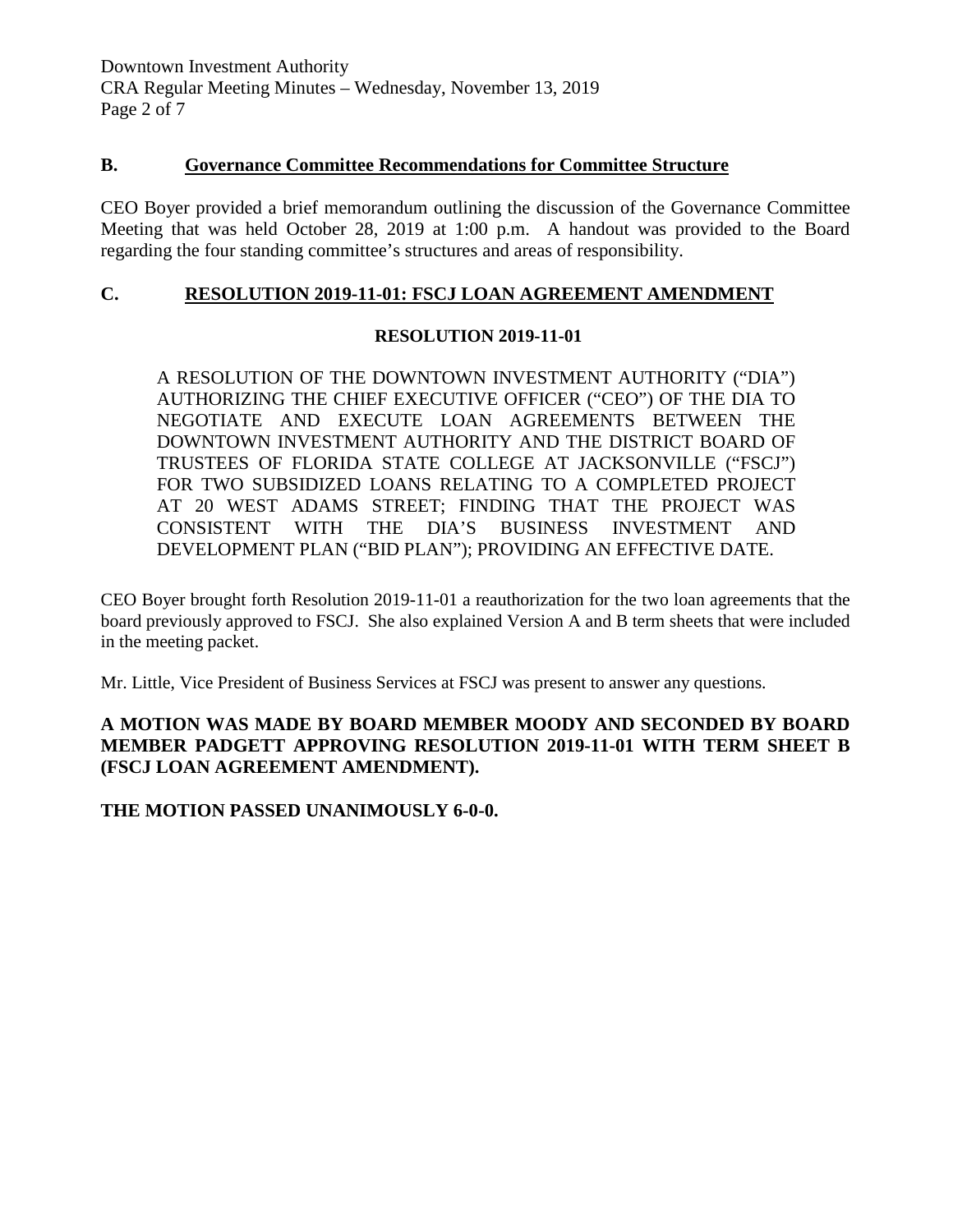### **D. RESOLUTION 201-011-02: FIRE STATION #5 NOTICE OF DISPOSITION**

### RESOLUTION 2019-11-02

A RESOLUTION OF THE DOWNTOWN INVESTMENT AUTHORITY ("DIA") INSTRUCTING ITS CHIEF EXECUTIVE OFFICER ("CEO") TO ISSUE A 30- DAY NOTICE OF DISPOSITION IN ACCORDANCE WITH THE FORMAL DISPOSITION PROCESS AND EXHIBIT 'A' TO THIS RESOLUTION, FOR A 7,152 SQUARE-FOOT STRUCTURE LOCATED WITHIN THE NORTHBANK DOWNTOWN COMMUNITY REDEVELOPMENT AREA ON PROPERTY ADDRESSED AS 347 RIVERSIDE AVENUE, ON A PORTION OF DUVAL COUNTY TAX PARCEL NUMBER 088979 0105; FINDING THAT THIS RESOLUTION FURTHERS THE BUSINESS INVESTMENT AND DEVELOPMENT ("BID") PLAN, INCLUDING THE COMMUNITY REDEVELOPMENT AREA PLAN; INSTRUCTING ITS CHIEF EXECUTIVE OFFICER ("CEO") TO TAKE ALL ACTIONS NECESSARY TO EFFECTUATE THE PURPOSES OF THIS RESOLUTION; PROVIDING FOR AN EFFECTIVE DATE.

Mr. Parola brought forth Resolution 2019-11-02, Notice of Disposition. CEO Boyer reported that Resolution 2019-11-02 and 11-03 both relate to the land area, 1.21 acres, that the City recently acquired in order to realign Forest Street between Riverside Avenue and Gefen Park.

A MOTION WAS MADE BY BOARD MEMBER WORSHAM AND SECONDED BY BOARD MEMBER PADGETT APPROVING RESOLUTION 2019-11-02.

Chairman Gibbs opened the floor for discussions.

Board Member Padgett stated that the cost of moving is going to be a big factor.

Board Member Barakat expressed concerns of losing another historic structure and proposed a friendly amendment. CEO Boyer stated it would require a motion in the term sheet under 3(i) on Page 1 of Exhibit A.

Board Member Barakat recommended eliminating the prior experience requirement as a motion.

# **A MOTION WAS MADE BY BOARD MEMBER BARAKAT AND SECONDED BY BOARD MEMBER PADGETT AMENDING AND APPROVING RESOLUTION 2019-11-02 TO ELIMINATE THE PRIOR EXPERIENCE (FOREST STATION #5 NOTICE OF DISPOSITION).**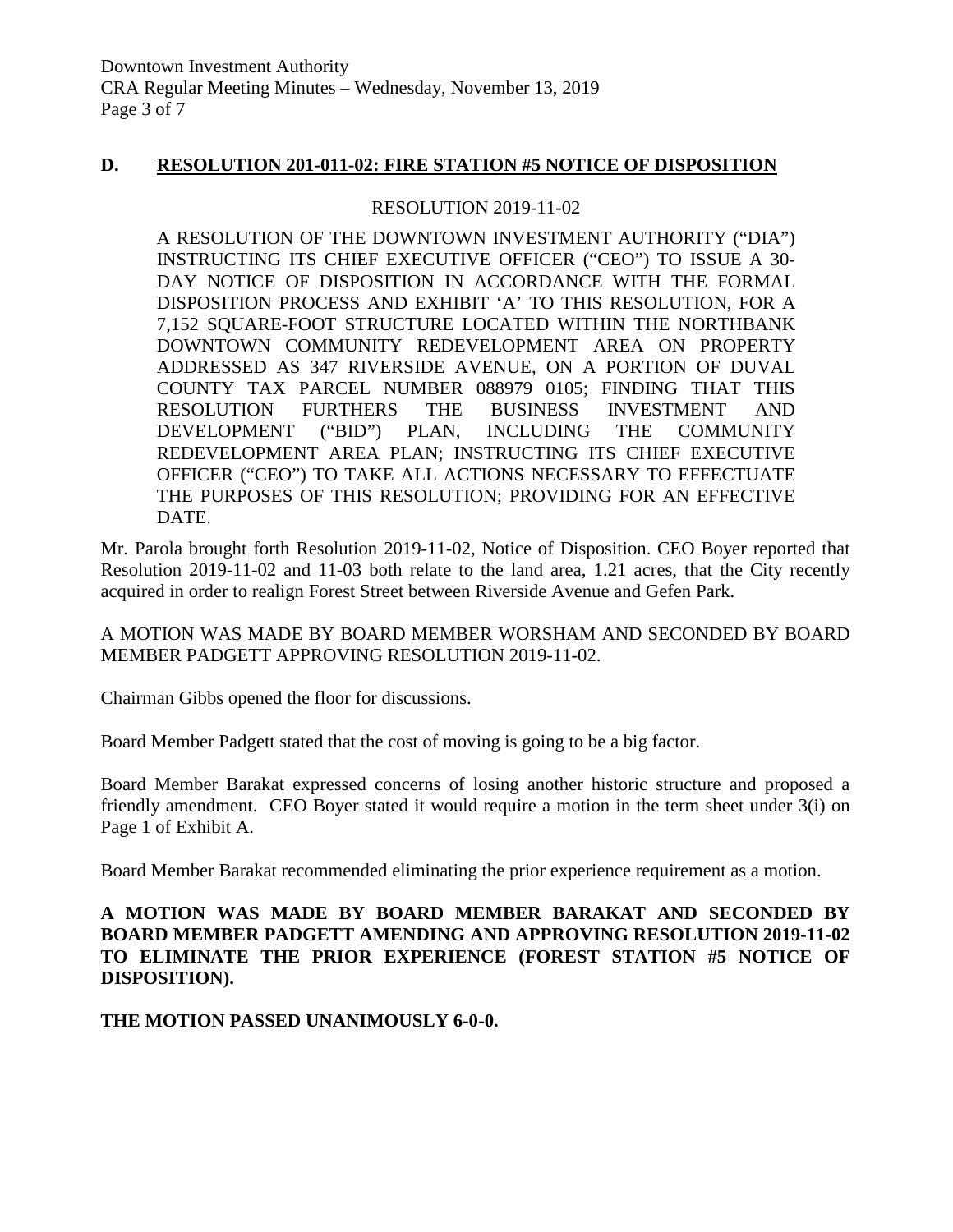### **E. RESOLUTION 2019-11-03: FOREST STREET NOTICE OF DISPOSITON**

A RESOLUTION OF THE DOWNTOWN INVESTMENT AUTHORITY ("DIA") INSTRUCTING ITS CHIEF EXECUTIVE OFFICER ("CEO") TO ISSUE A 30- DAY NOTICE OF DISPOSITION IN ACCORDANCE WITH THE NEGOTIATED DISPOSTION PROCEDURE ADOPTED BY DIA, FOR AN APPROXIMATELY .39 ACRE PARCEL OF CITY-OWNED REAL PROPERTY LOCATED GENERALLY CONTIGUOUS TO THE NEWLY DESIGNED REALIGNED FOREST STREET RIGHT OF WAY BETWEEN RIVERSIDE AVENUE AND GEFEN PARK AND COMPRISING A PORTION OF DUVAL COUNTY TAX PARCEL NUMBER [088979-0100;](https://paopropertysearch.coj.net/Basic/Detail.aspx?RE=0889790100) APPROVING THE TERMS AND CONDITIONS INCLUDED AS EXHIBIT '1' AND EXPRESSING THE INTENTION TO DISPOSE OF SAID PROPERTY IN ACCORDANCE WITH THE NEGOTIATED TERMS TO FIDELITY NATIONAL INFORMATION SERVICES, INC. (THE "COMPANY") UPON EXPIRATION OF THE THIRTY DAY NOTICE PERIOD ABSENT HIGHER RESPONSIVE OFFERS; AND FINDING THAT THIS RESOLUTION FURTHERS THE BUSINESS INVESTMENT AND DEVELOPMENT ("BID") PLAN, INCLUDING THE COMMUNITY REDEVELOPMENT AREA PLAN; AUTHORIZING CONVEYANCE OF CITY-OWNED REAL PROPERTY AS IDENTIFIED BY EXHIBIT "A" ATTACHED HERETO TO THE COMPANY, SUBJECT TO THE TERMS AND CONDITIONS AS SET FORTH IN EXHIBIT "1"; AUTHORIZING THE CEO OF THE DIA TO NEGOTIATE TO NEGOTIATE AND ENTER INTO A REDEVELOPMENT AGREEMENT, RESTRCITIVE COVENANT, AND DEVELOPMENT/CONSTRUCTION AGREEMENT FOR THE RECONSTRUCTION OF FOREST STREET AMONG THE CITY OF JACKSONVILLE, DIA, AND THE COMPANY AS NECESSARY FOR THE PROJECT; INSTRUCTING ITS CHIEF EXECUTIVE OFFICER ("CEO") TO TAKE ALL NECESSARY ACTION TO EFFECTUATE THE PURPOSES OF THIS RESOLUTION; AUTHORIZING THE CEO TO INITIATE FILING LEGISLATION WITH THE CITY COUNCIL REGARDING THE SAME; AUTHORIZING THE CEO OF THE DIA TO EXECUTE SUCH AGREEMENTS; PROVIDING AN EFFECTIVE DATE.

CEO Boyer brought forth Resolution 2019-11-03. This is a request to issue a 30-day negotiated Notice of Disposition, similar to what was done on the VyStar parking garage.

Board Member Barakat inquired if the public would be aware there is actual parking there. CEO Boyer responded that will occur during the design review stage of the garage.

### **A MOTION WAS MADE BY BOARD MEMBER PADGETT AND SECONDED BY BOARD MEMBER MOODY APPROVING RESOLUTION 2019-11-03 (FOREST STREET NOTICE OF DISPOSITION).**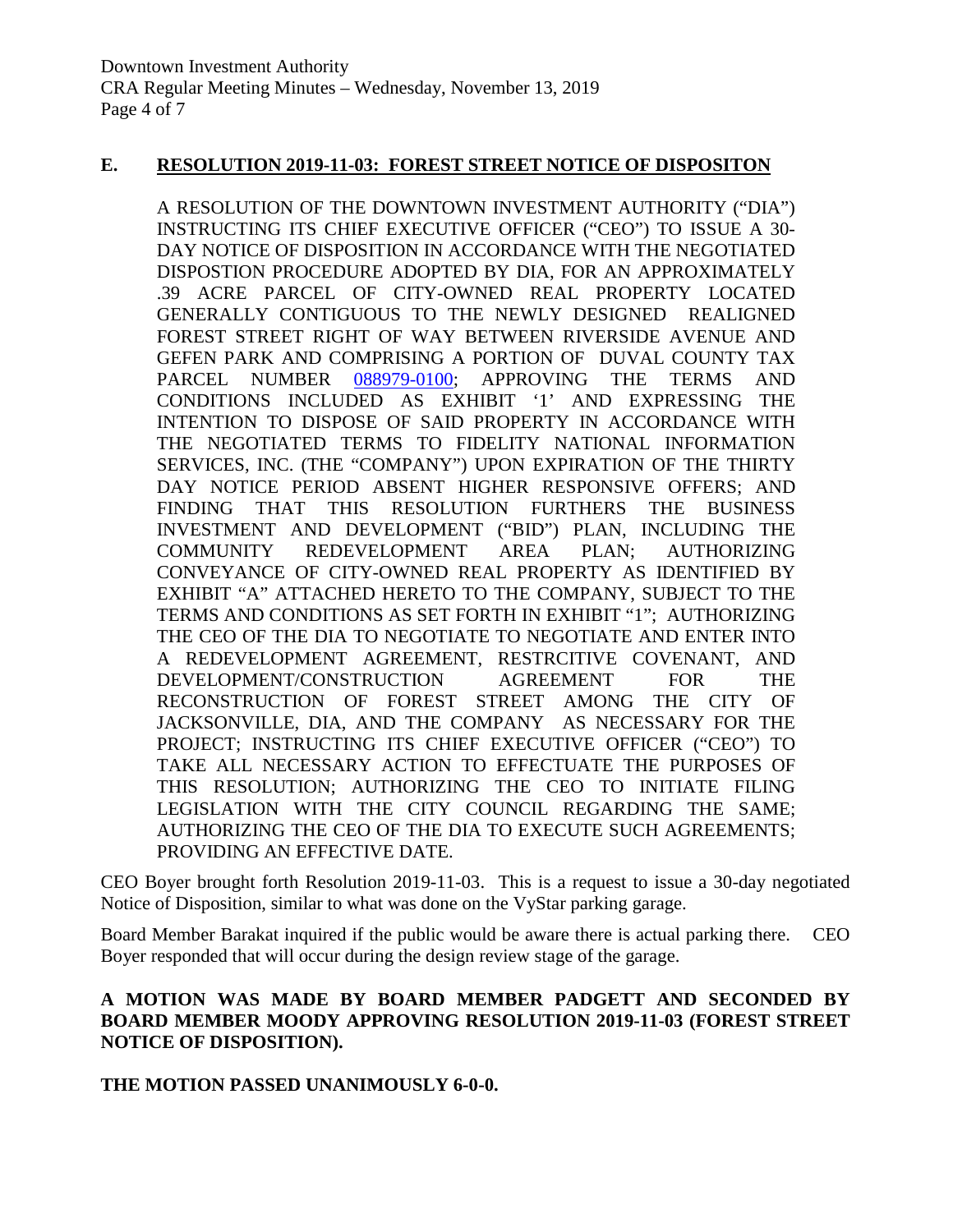### **F. RESOLUTION 2019-11-04: TOSS GREEN BROOKLYN**

A RESOLUTION OF THE DOWNTOWN INVESTMENT AUTHORITY ("DIA") AUTHORIZING THE CHIEF EXECUTIVE OFFICER (CEO) TO EXECUTE AN AMENDMENT TO OR SUBSTITUTE A FORGIVABLE LOAN AGREEMENT ("AGREEMENT") WITH BHALANI & SONS – 4, INC (D/B/A TOSSGREEN) ("APPLICANT"); PROVIDING AN EFFECTIVE DATE.

CEO Boyer reported that Resolution 2019-11-04 is a reauthorization granting her the authority to make the necessary amendments or enter into revised documentation to execute the intent of the board with respect to the Tossgreen Brooklyn restaurant incentive**.** 

### **A MOTION WAS MADE BY BOARD MEMBER MOODY AND SECONDED BY BOARD MEMBER WORSHAM APPROVING RESOLUTION 2019-11-04 (TOSS GREEN BROOKLYN).**

# **THE MOTION PASSED UNANIMOUSLY 6-0-0.**

### **G. RESOLUTION 2019-11-05: COMMITTEE ASSIGNMENT – RFP REVIEW**

A RESOLUTION OF THE DOWNTOWN INVESTMENT AUTHORITY ACTING AS THE SOUTHSIDE AND COMBINED DOWNTOWN NORTHBANK COMMUNITY REDEVELOPMENT AGENCY BOARDS AMENDING THE ADOPTED POLICIES REGARDING THE PROCESS FOR HANDLING UNSOLICITED PROPOSALS TO PURCHASE OR LEASE PROPERTY WITHIN THE COMMUNITY REDEVELOPMENT AREAS AND REGARDING NOTICES OF DISPOSITION FOR PROPERTY WITHIN THE COMMUNITY REDEVELOPMENT AREAS; PROVIDING AN EFFECTIVE DATE.

CEO Boyer reported that Resolution 2019-11-05 is simply revising the Notice of Disposition Policy and the unsolicited proposal policy that was adopted several months ago. They are not currently going through Strategic Implementation and will be transferred to the Retail Enhancement Property Disposition Committee, so that the adopted policies reflect the actions of the Governance meeting.

### **A MOTION WAS MADE BY BOARD MEMBER BARAKAT AND SECONDED BY BOARD MEMBER PADGETT APPROVING RESOLUTION 2019-11-05 (COMMITTEE ASSIGNMENT – RFP REVIEW)**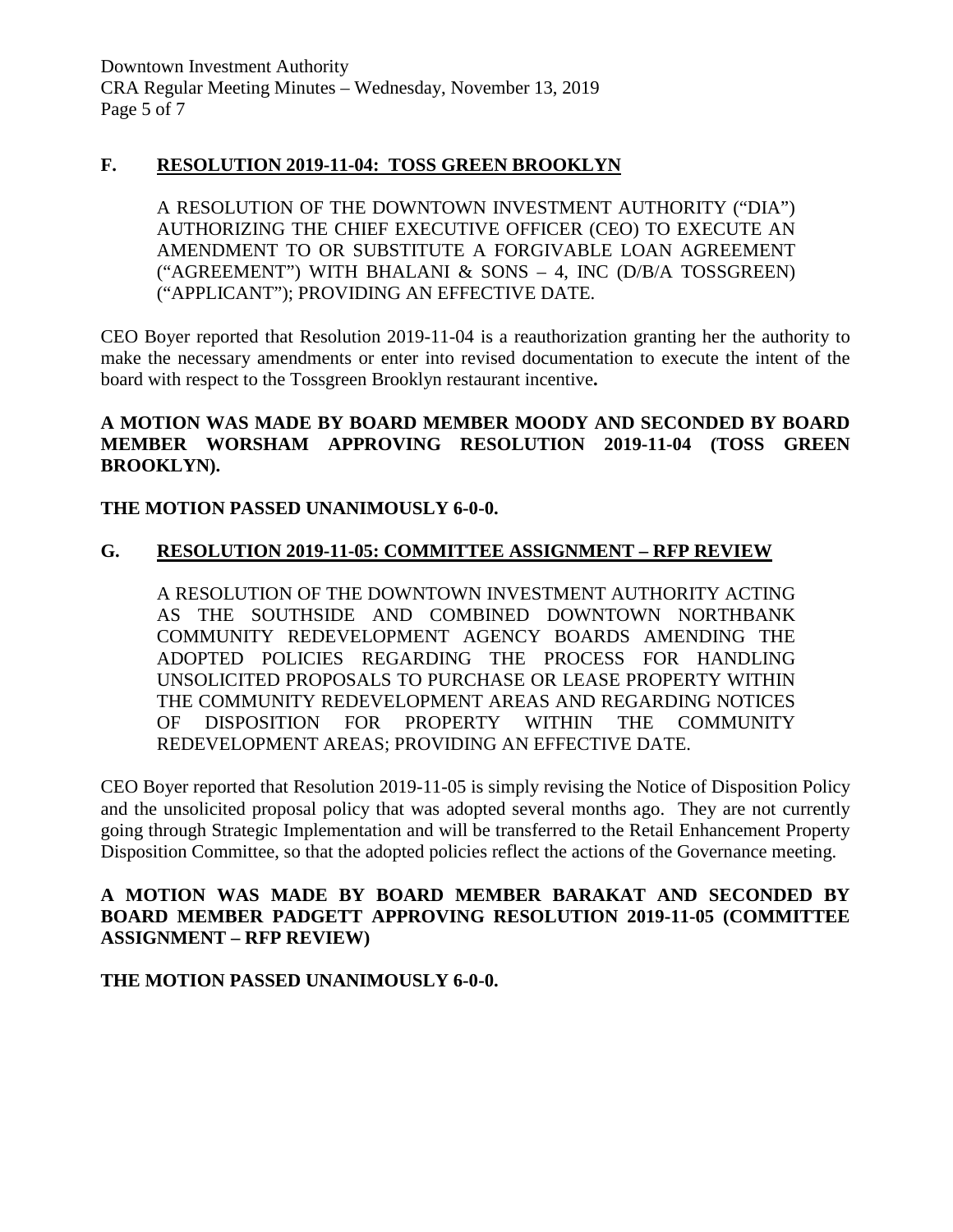### **H. RESOLUTION 2019-11-08: LAVILLA TERM SHEET AMENDMENT**

**A RESOLUTION AMENDING THE TERMS AND CONDITIONS FOR DISPOSITION OF CITY-OWNED PROPERTY TO VESTCOR COMPANIES, INC., APPROVED BY RESOLUTION 2019-09-04 FOR THE PURPOSES OF EXTENDING THE CLOSING DATE FROM NO LATER THAN DECEMBER 31, 2019 TO NO LATER THAN MARCH 31, 2020; PROVIDING AN EFFECTIVE DATE.**

CEO Boyer reported that Resolution 2018-11-08 is an extension of the time for closing on the LaVilla townhomes disposition from December  $31<sup>st</sup>$  to March  $31<sup>st</sup>$ .

Board Member Padgett disclosed that he had a conflict of interest due to his nature of business with Vestcor and completed Form 8B.

### **A MOTION WAS MADE BY BOARD MEMBER WORSHAM AND SECONDED BY BOARD MEMBER MOODY APPROVING RESOLUTION 2019-11-08 LAVILLA TERM SHEET AMENDMENT**

# **THE MOTION PASSED UNANIMOUSLY 5-0-1 (Padgett).**

Chairman Gibbs adjourned the CRA Community Redevelopment Agency meeting at 1:55 p.m.

# **IV. DOWNTOWN INVESTMENT AUTHORITY BOARD**

Occurred post-closing of Community Redevelopment Agency Meeting.

# **V. CHIEF EXECUTIVE OFFICER REPORT**

Occurred post-closing of Community Redevelopment Agency Meeting.

### **VI. CHAIRMAN REPORT**

Occurred post-closing of Community Redevelopment Agency Meeting.

# **VII. DDRB BRIEFING**

Occurred post-closing of Community Redevelopment Agency Meeting. **VIII. OLD BUSINESS**

Occurred post-closing of Community Redevelopment Agency Meeting. **IX. NEW BUSINESS** 

Occurred post-closing of Community Redevelopment Agency Meeting.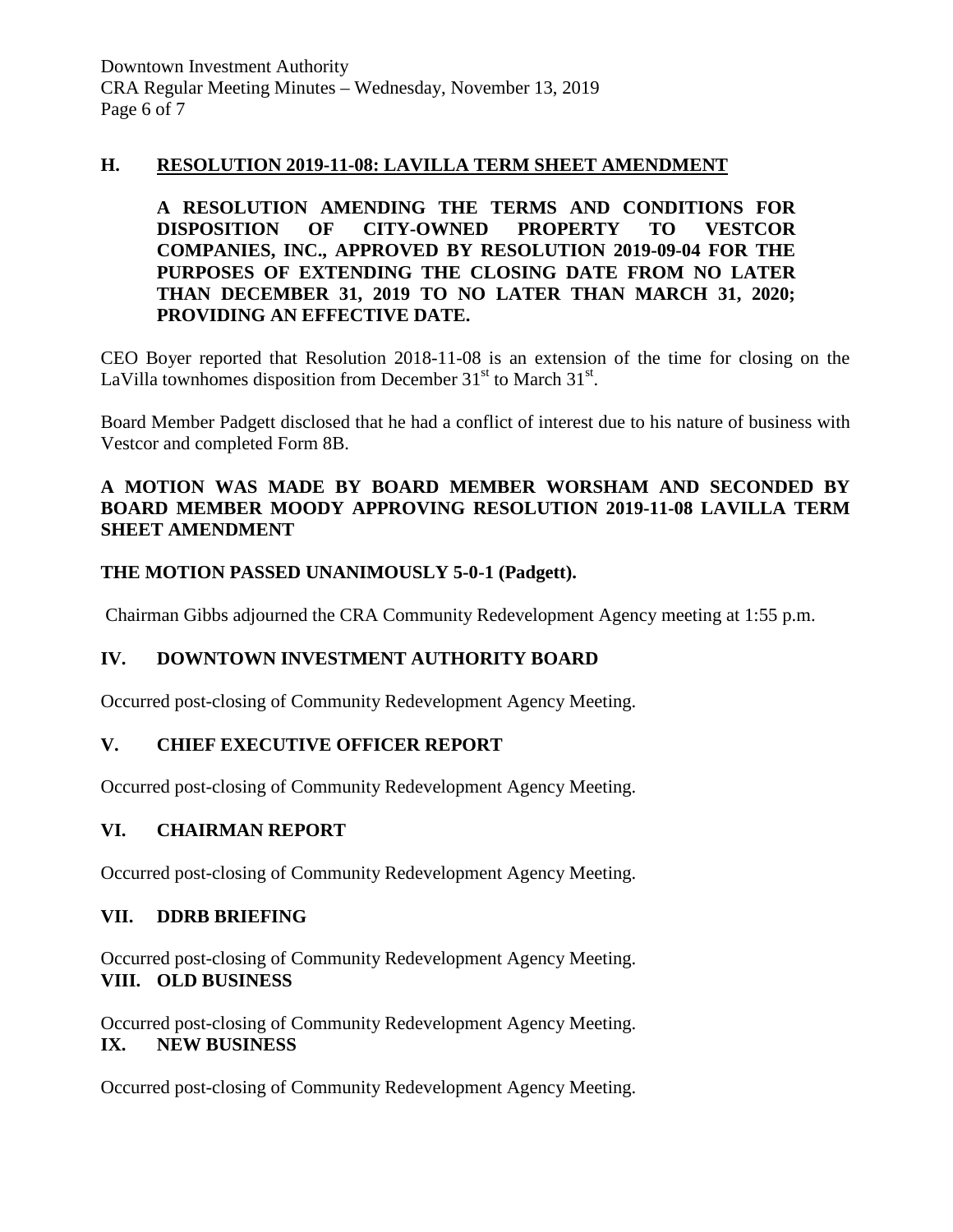Downtown Investment Authority CRA Regular Meeting Minutes – Wednesday, November 13, 2019 Page 7 of 7

# **X. ADJOURN**

There being no further business, Chairman Gibbs adjourned the CRA meeting at approximately 2:09 p.m.

*The written minutes for this meeting are only an overview of what was discussed. For verbatim comments of this meeting, a transcript is available upon request. Please contact Karen Underwood-Eiland, at (904) 255-5302.*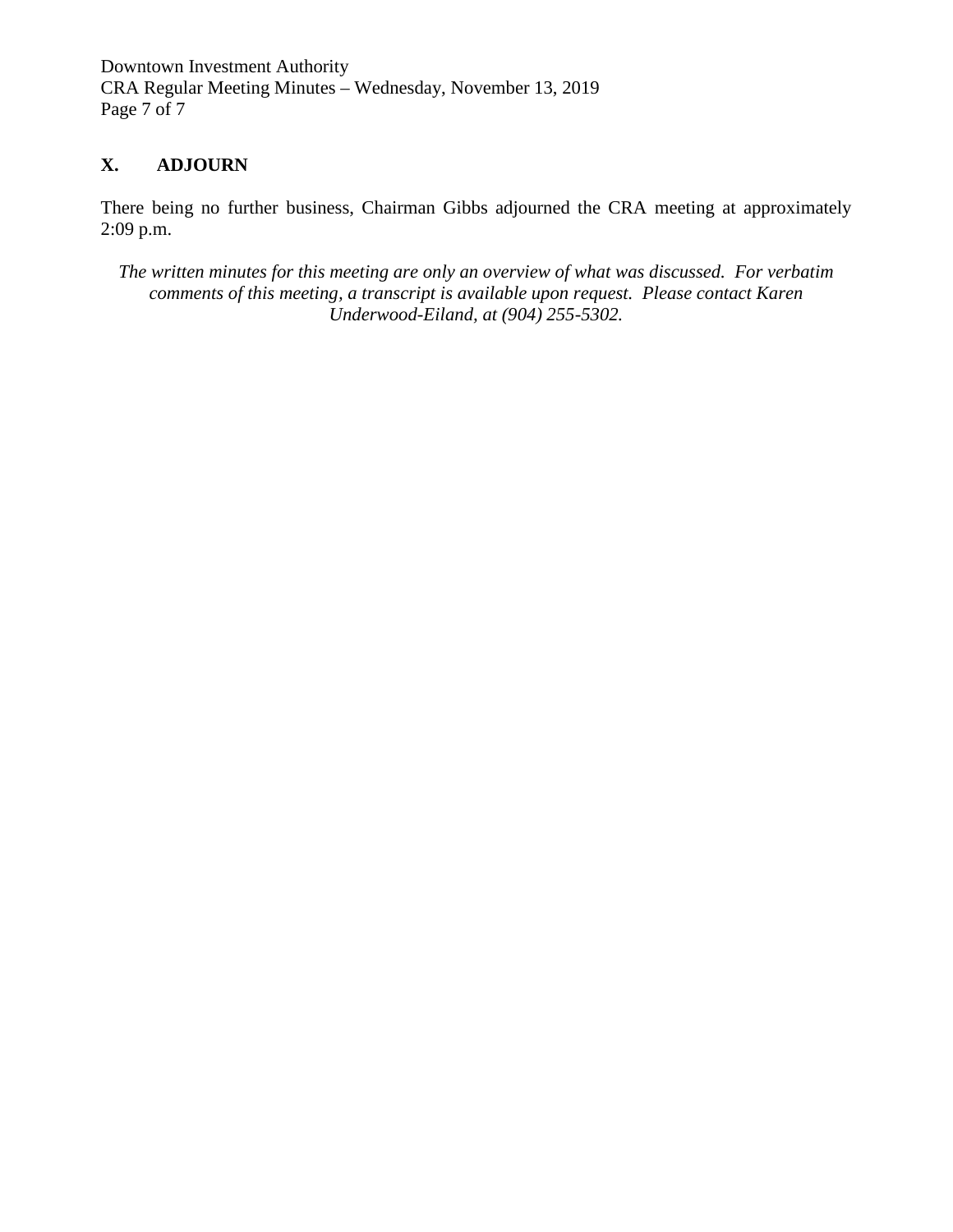#### **RESOLUTION 2019-11-01**

**A RESOLUTION OF THE DOWNTOWN INVESTMENT AUTHORITY ("DIA") AUTHORIZING THE CHIEF EXECUTIVE OFFICER ("CEO") OF THE DIA TO NEGOTIATE AND EXECUTE LOAN AGREEMENTS BETWEEN THE DOWNTOWN INVESTMENT AUTHORITY AND THE DISTRICT BOARD OF TRUSTEES OF FLORIDA STATE COLLEGE AT JACKSONVILLE ("FSCJ") FOR TWO SUBSIDIZED LOANS RELATING TO A COMPLETED PROJECT AT 20 WEST ADAMS STREET; FINDING THAT THE PROJECT WAS CONSISTENT WITH THE DIA'S BUSINESS INVESTMENT AND DEVELOPMENT PLAN ("BID PLAN"); PROVIDING AN EFFECTIVE DATE.**

**WHEREAS**, FSCJ executed a long-term lease with 20 West Adams Street Development, LLC (the "Developer") who redeveloped the Lerner Building located at 20 West Adams Street into a mixed use building consisting of student housing providing approximately 60 beds and approximately 5,000 square feet of first floor retail space, an investment of approximately \$6.2 million for the restoration, preservation, and construction of the building and associated improvements; and

**WHEREAS**, the reuse of the building as 60 beds of student housing and approximately 5,000 sq. ft. of retail space placed back into service a vacant building in the urban core of Downtown Jacksonville; and

**WHEREAS**, the increased private capital investment totaling \$6.4 million in real property has increased the county ad valorem tax base over the useful life of the assets; and

**WHEREAS**, to assist completing the project, the DIA previously approved Resolution 2015-11-02 authorizing \$1,200,000 in financial assistance from the City of Jacksonville; and

**WHEREAS**, DIA Resolution 2015-11-02 provided the project with \$600,000 in grant funds from the Downtown Historic Preservation and Revitalization Trust Fund (the "HPTF") to the Developer to help pay for the exterior façade restoration and the preservation of significant interior features of the building which were authorized purposes pursuant to Sec. 111.910(e), *Ordinance Code*, and

**WHEREAS**, DIA Resloution 2015-11-02 also supported funding two subsidized loans to FSCJ in an amount in total not to exceed \$600,000 (the "Credit Facilities"); each with a five (5) year term, the first to run from Fiscal Year 2017 through 2021, and the second to run from Fiscal Year 2022 through 2026, funded in ten (10) annual draws of no more than \$60,000 each; and

**WHEREAS**, the DIA supported funding of the two subsidized loans to FSCJ from the Downtown East Tax Increment Trust Fund to facilitate rental and operation of the student housing by FSCJ, consistent with the Northbank CRA Plan, and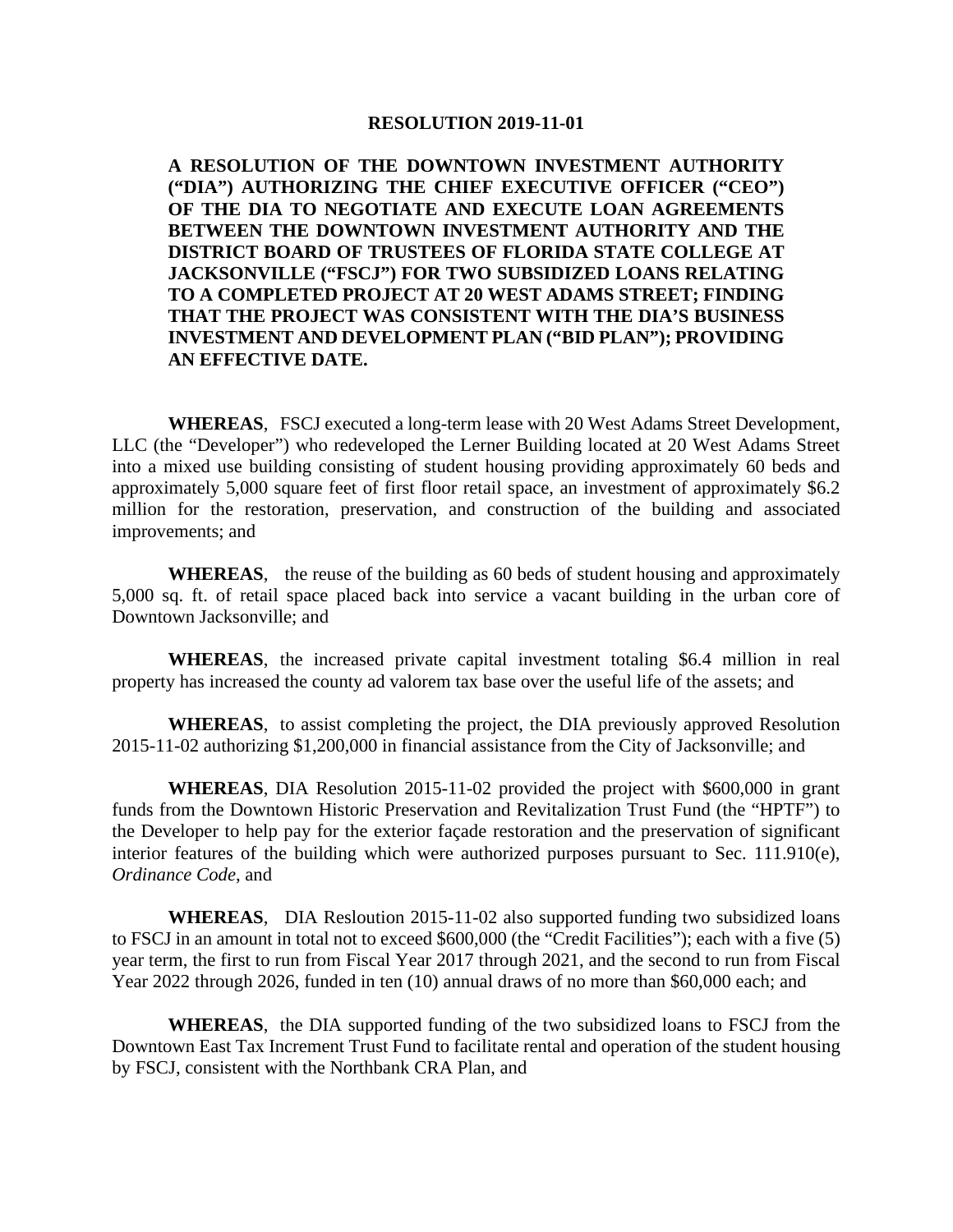**WHEREAS**, the Loan Agreements were not executed prior to the expiration of the term sheet for the same, and

**WHEREAS**, FSCJ has recently requested the DIA Board consider reauthorizing the DIA CEO to negotiate and execute two new subsidized loans from the Downtown East Tax Increment Trust Fund, each with a five (5) year term, and

**WHEREAS**, the DIA is authorized pursuant to Section 55.108, *Ordinance Code* (Economic Development) of the City to foster the redevelopment of the Downtown Northbank Community Redevelopment Area; and

**BE IT RESOLVED,** by the Downtown Investment Authority:

**Section 1.** The DIA finds that the recitals set forth above are true and correct and are incorporated herein by this reference.

**Section 2.** The DIA hereby finds that the project achieved the following Goals and Strategic Objectives of the Northbank CRA Plan:

Redeveloment Goal 2: Increase rental and owner-occupied housing downtown, targeting key demographic groups seeking a more urban lifestyle.

- Strategic Objective: Actively pursue a minimum of 3,850 built and occupied multi-family dwelling units by 2025; and strive to induce construction of 350 multi-family dwelling beds per year.
- Strategic Objective: Promote and attract neighborhood retail to support downtown residents.

Redeveloment Goal 4: Improve walkability/bikeability and connectivity to adjacent neighborhoods and the St. Johns River while creating highly walkable nodes.

• Strategic Objective: Throughout Downtown and particularly in neighborhood nodes, require all buildings to have active facades at street level. Encourage active stret life through a mixture of restaurants (including cafes with outdoor seating), retail services and connection to the street.

**Section 3.** The DIA authorizes its CEO to negotiate and execute new Loan Agreements for two subsidized loans, the terms of which are outlined in **Exhibit "A."**

**Section 4.** The Effective Date of this Resolution is the date upon execution of the Resolution by the Chairman of the DIA Board.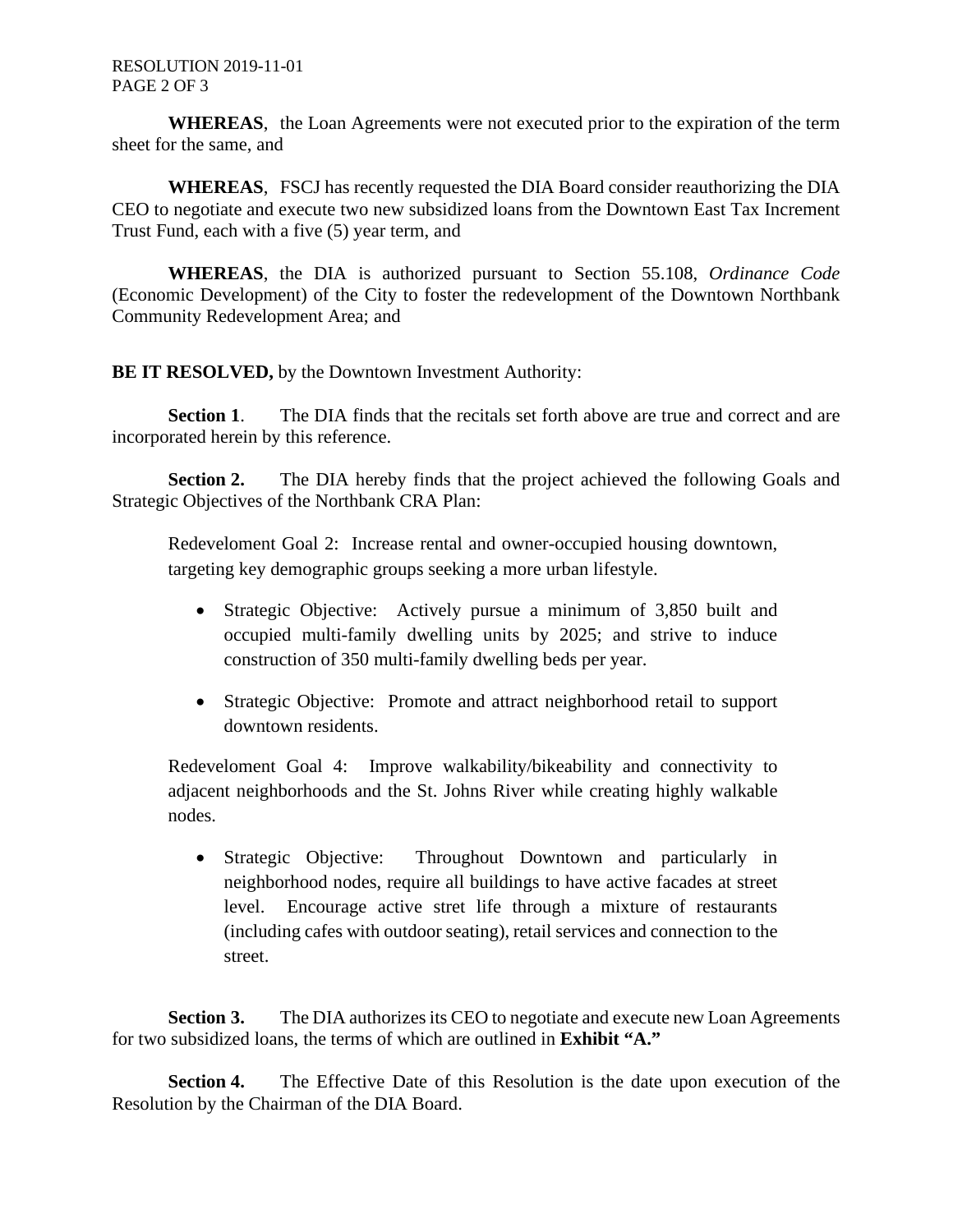RESOLUTION 2019-11-01 PAGE 3 OF 3

# WITNESS: **DOWNTOWN INVESTMENT AUTHORITY**

Craig Gibbs, Chairman

VOTE: In Favor: \_\_\_\_\_\_ Opposed: \_\_\_\_\_ Abstained: \_\_\_\_\_\_

\_\_\_\_\_\_\_\_\_\_\_\_\_\_\_\_\_\_\_\_\_\_ \_\_\_\_\_\_\_\_\_\_\_\_\_\_\_\_\_\_\_\_\_\_\_\_\_\_\_\_\_\_\_\_\_\_\_\_\_\_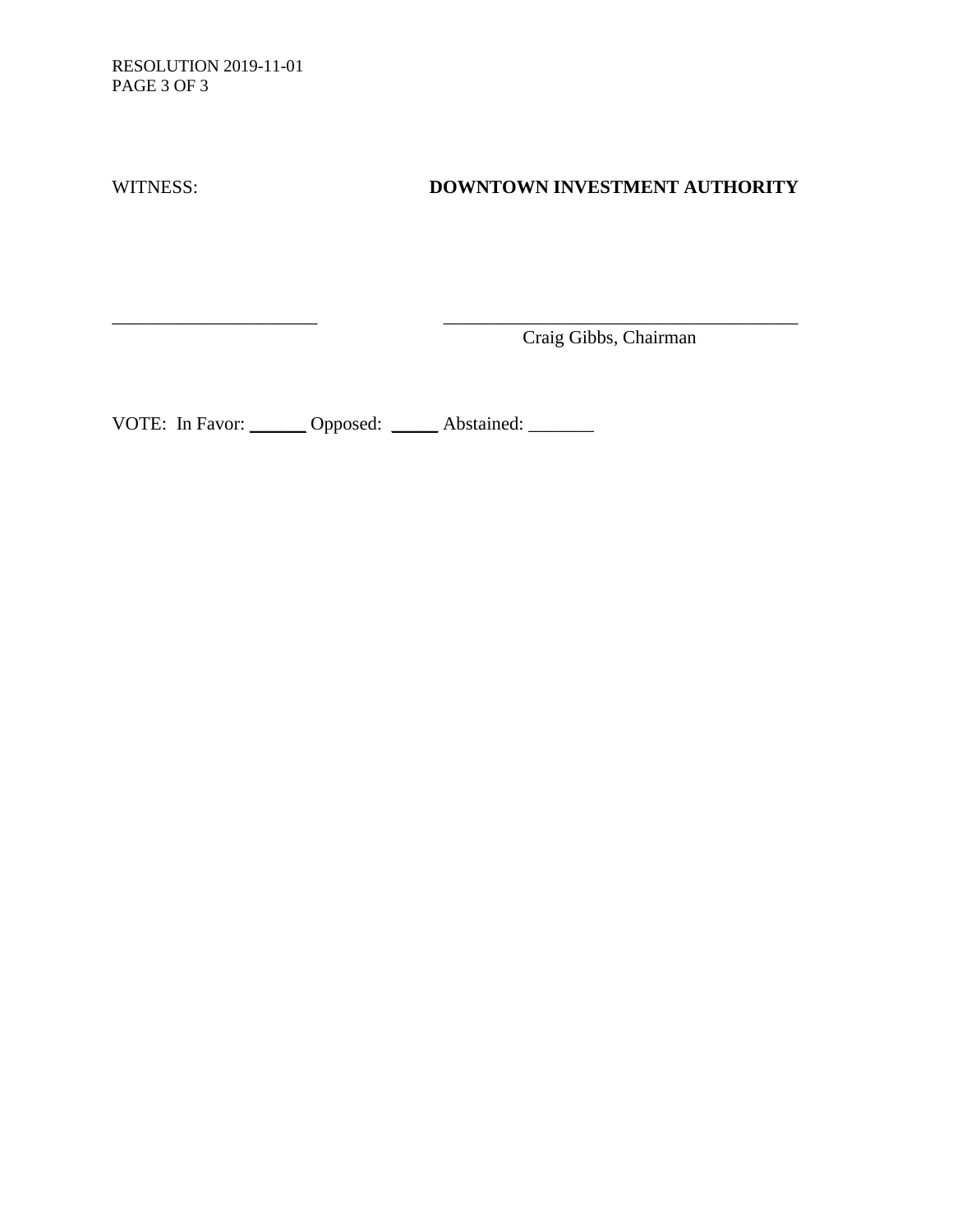#### 2019 TERM SHEET

| Project Name:        | 20 West Adams Street                                                                                                                                                                                                                                                                                                                                                                                                                                                                                                                                                                                                                                                                                                                                           |
|----------------------|----------------------------------------------------------------------------------------------------------------------------------------------------------------------------------------------------------------------------------------------------------------------------------------------------------------------------------------------------------------------------------------------------------------------------------------------------------------------------------------------------------------------------------------------------------------------------------------------------------------------------------------------------------------------------------------------------------------------------------------------------------------|
| Developer/Applicant: | The District Board of Trustees of Florida State College at Jacksonville                                                                                                                                                                                                                                                                                                                                                                                                                                                                                                                                                                                                                                                                                        |
| City Funding:        | No more than \$600,000 (through the City of Jacksonville Downtown Investment<br>Authority)                                                                                                                                                                                                                                                                                                                                                                                                                                                                                                                                                                                                                                                                     |
| Breakdown:           |                                                                                                                                                                                                                                                                                                                                                                                                                                                                                                                                                                                                                                                                                                                                                                |
| Infrastructure:      | No city of Jacksonville infrastructure improvements are contemplated.                                                                                                                                                                                                                                                                                                                                                                                                                                                                                                                                                                                                                                                                                          |
| Land:                | No City of Jacksonville land is committed to the project.                                                                                                                                                                                                                                                                                                                                                                                                                                                                                                                                                                                                                                                                                                      |
| <b>REV Grant:</b>    | No REV Grant is contemplated for this project.                                                                                                                                                                                                                                                                                                                                                                                                                                                                                                                                                                                                                                                                                                                 |
| Grants:              | A previous HPTF grant, in the amount of \$600,000, was awarded pursuant to<br>DIA Resolution 2015-11-02.                                                                                                                                                                                                                                                                                                                                                                                                                                                                                                                                                                                                                                                       |
| Loan:                | Loan documents (originally authorized by DIA Resolution 2015-11-02) were<br>never executed and the 2015 term sheet for the same has since expired.                                                                                                                                                                                                                                                                                                                                                                                                                                                                                                                                                                                                             |
| $\bullet$            | First Note (Note 1)<br>0% interest rate<br>Five year term (January 1, 2019 - December 31, 2023)<br>No annual draw shall exceed \$60,000<br>Maximum outstanding balance shall not exceed \$300,000<br>Outstanding balance due by June 30, 2024                                                                                                                                                                                                                                                                                                                                                                                                                                                                                                                  |
| ٠<br>٠               | Second Note (Note 2)<br><u> 1980 - Jan James Barbara, politik eta politik eta politik eta politik eta politik eta politik eta politik e</u><br>0% interest rate<br>Minimum term (January 1, 2024 - July 31, 2027) <sup>(1)</sup><br>Maximum term (January 1, 2024 - December 31, 2028) <sup>(2)</sup><br>No annual draw shall exceed \$60,000<br>Maximum outstanding balance shall not exceed \$300,000<br>Outstanding balance due by January 31, 2028 <sup>(1)</sup> or June 30, 2029 <sup>(2)</sup><br>1, 2 FSCJ's current master lease for student housing expires on July 31, 2027. Minimum term for Note 2 shall apply<br>if the lease is not renewed. Maximum term for Note 2 shall apply if the lease is renewed through at least<br>December 31, 2028. |

Both Notes will provide a drawdown facility to Florida State College of Jacksonville (FSCJ) to offset costs associated with the operation of the project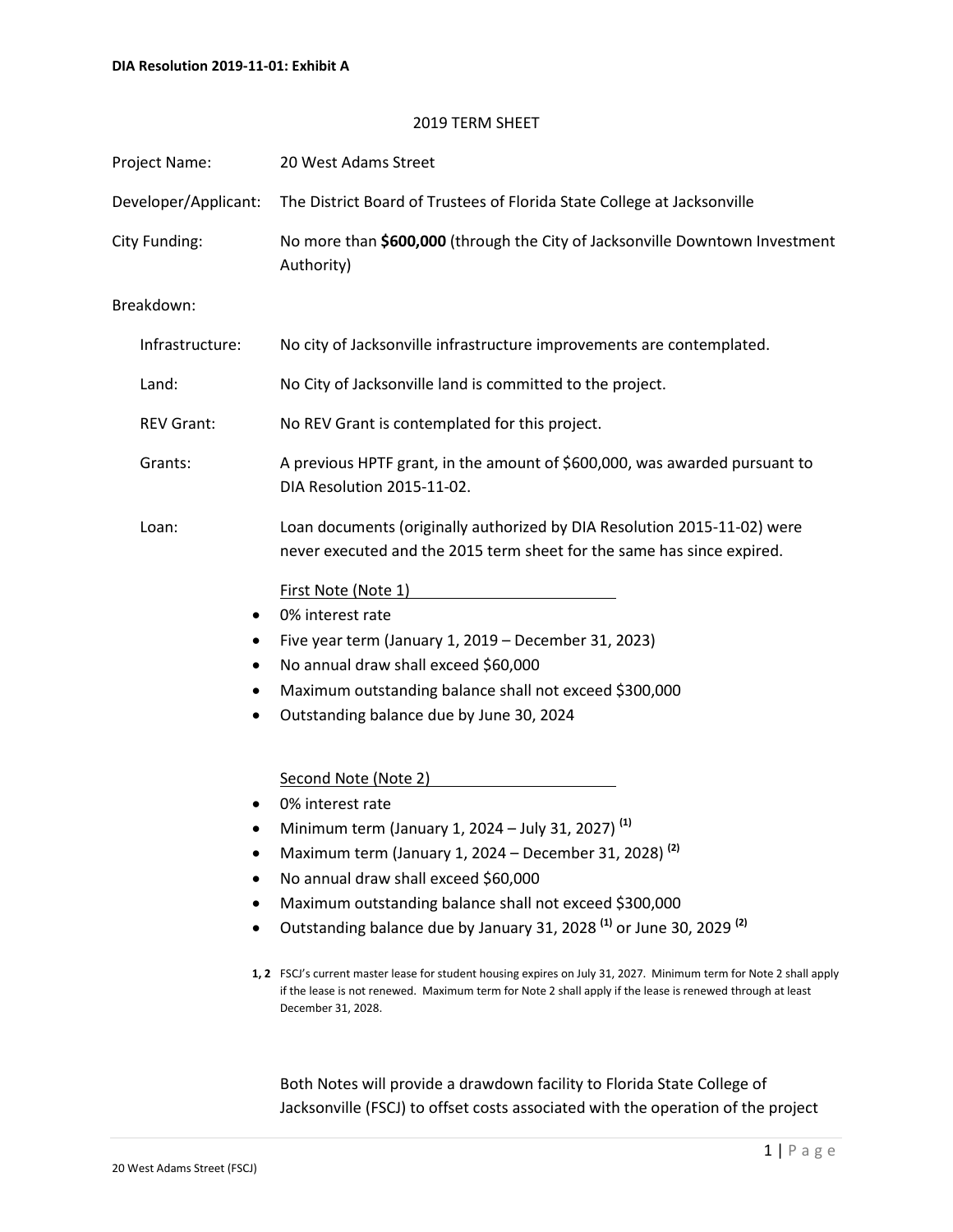space as student housing. Each Note will be taken down in annual loan amounts not to exceed \$60,000 with a maximum outstanding balance of no more than \$300,000 during the term of each Note. The annual loan amount shall be based upon any shortfall resulting from the difference of the sum of all revenues received by FSCJ in conjunction with the operation of the student housing, including room/dorm rentals, housing grants or subsidies, incidental revenue or net revenues less the sum of the student housing lease rate FSCJ pays to the building owner and the operating expenses of the building. During any month when the retail space (an approximate 5,000 sq. ft. restaurant) is open for at least 40 hours each week, for that month the preceding calculation may also include the sum of net revenues (before taxes, insurance, interest and depreciation) received from the operation or rental of the retail space during that month, less the retail space lease rate FSCJ paid to the building owner that month.

FSCJ shall make all reasonable efforts to lease each unit of student housing. Any request for an annual drawdown shall be submitted by FSCJ to DIA by no later than 30 days following the end of each calendar year and shall be accompanied with a detailed summary of all revenues received and expenses incurred. The annual drawdown amount shall be subject to review and verification by the DIA or their authorized agent, and FSCJ shall provide, upon request by DIA, evidence of such revenues and expenses. The drawdown facility will be provided to FSCJ solely for the use on this project and for the building's use as student housing.

The First Note may be forgiven, in part or in whole, by the DIA Board, at its sole discretion. FSCJ may request forgiveness on the First Note at the end of the five year term for the same without affecting the Second Note. The First Note must be paid in its entirety or forgiven by the DIA Board prior to execution of the Second Note . A request for forgiveness of the Second Note would be a separate request made at the end of the term for the Second Note.

Conditions: This term sheet is limited by the following conditions;

These proposed financial terms are subject to the approval of the Downtown Investment Authority/City of Jacksonville.

Any additional terms, conditions, rights, responsibilities, warranties and obligations for both parties shall be determined in a later negotiated mutually agreeable loan document (or multiple loan documents) as is deemed necessary. Failure to agree upon and execute a written loan document (or documents) for these proposed loan terms, and any additional terms which may have been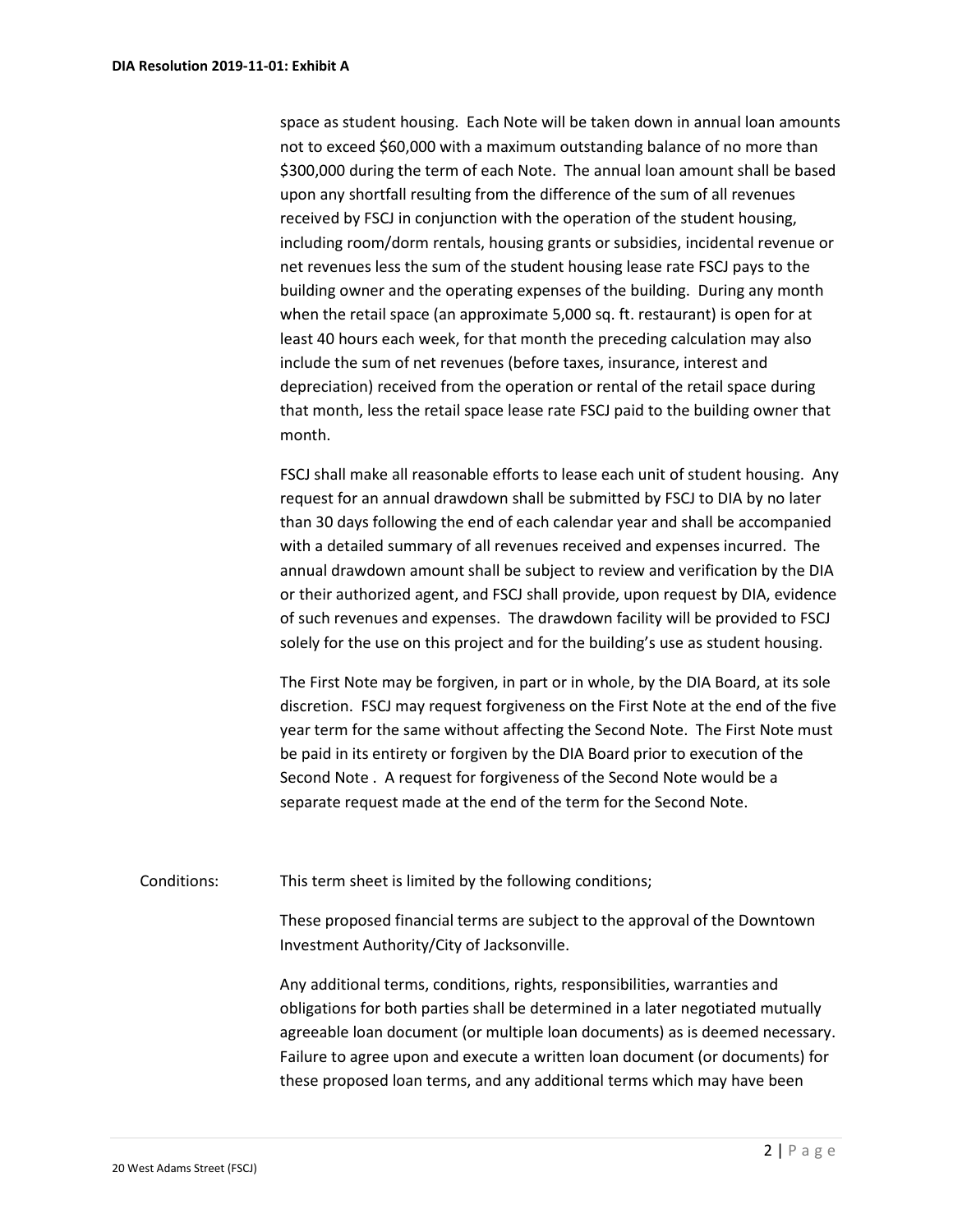agreed upon, by the expiration of this Term Sheet will result in the nullification of all obligations of the parties.

This Term Sheet shall expire and become void unless executed by both parties prior to December 15, 2019.

Offered on behalf of the City of Jacksonville Downtown Investment authority by:

Lori N. Boyer, CEO Date

Accepted on behalf of The District Board of Trustees of Florida State College Jacksonville by:

Date

Print Name

Print Title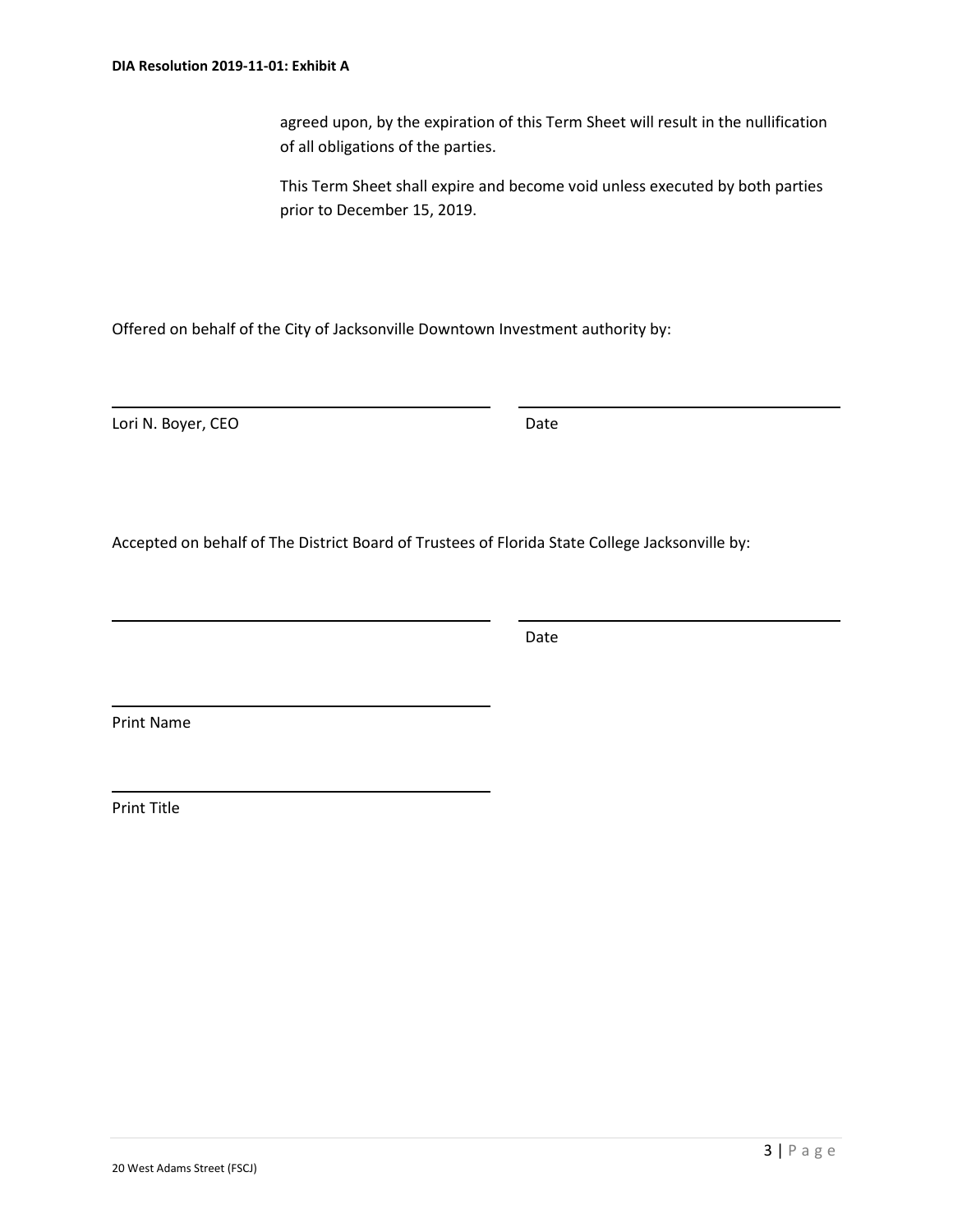#### **RESOLUTION 2019-11-02**

**A RESOLUTION OF THE DOWNTOWN INVESTMENT AUTHORITY ("DIA") INSTRUCTING ITS CHIEF EXECUTIVE OFFICER ("CEO") TO ISSUE A 30-DAY NOTICE OF DISPOSITION IN ACCORDANCE WITH THE FORMAL DISPOSITION PROCESS AND EXHIBIT 'A' TO THIS RESOLUTION, FOR A 7,152 SQUARE-FOOT STRUCTURE LOCATED WITHIN THE NORTHBANK DOWNTOWN COMMUNITY REDEVELOPMENT AREA ON PROPERTY ADDRESSED AS 347 RIVERSIDE AVENUE, ON A PORTION OF DUVAL COUNTY TAX PARCEL NUMBER 088979 0105; FINDING THAT THIS RESOLUTION FURTHERS THE BUSINESS INVESTMENT AND DEVELOPMENT ("BID") PLAN, INCLUDING THE COMMUNITY REDEVELOPMENT AREA PLAN; INSTRUCTING ITS CHIEF EXECUTIVE OFFICER ("CEO") TO TAKE ALL ACTIONS NECESSARY TO EFFECTUATE THE PURPOSES OF THIS RESOLUTION; PROVIDING FOR AN EFFECTIVE DATE.**

**WHEREAS**, in order to improve access to and from the St. Johns River and generally improve walkability and bikeability as well as redevelopment of Riverfront property, the City has acquired property identified as Duval County Tax Parcel Number 088979 0105 ("Property") for purposes of realigning the Forest Street and Riverside Avenue Intersection; and

**WHEREAS,** in order to effectuate the realignment of Forest Street and Riverside Avenue, a 7,152 square-foot structure formerly housing "Fire Station #5" must either be demolished or relocated from the Property; and

**WHEREAS**, the Property is located within the North Bank Downtown Community Redevelopment Area ("North Bank CRA"); and

**WHEREAS**, DIA is the designated Community Redevelopment Agency for the North Bank CRA, to which a BID Plan, inclusive of a Community Redevelopment Plan, was adopted by Ordinance 2014-560-E; and

**WHEREAS**, the Northbank CRA Plan identifies the protection and revitalization of historic assets as a Strategic Objective within Redevelopment Goal 1; and

**WHEREAS**, demolition or relocation of the structure on or by March 1, 2020 is a crucial to effectuating the intersection realignment and redevelopment of the adjacent Riverfront property; and

**WHEREAS**, the DIA desires to see the structure relocated, rehabilitee and preserved, and to that end is instructing its Chief Executive Officer to take all necessary actions for the issuance of a 30-day notice for the solicitation of proposals pursuant to Section 163.380(3)(a), Florida Statutes, and Sections 122.434(a) and (b), Jacksonville Ordinance Code; and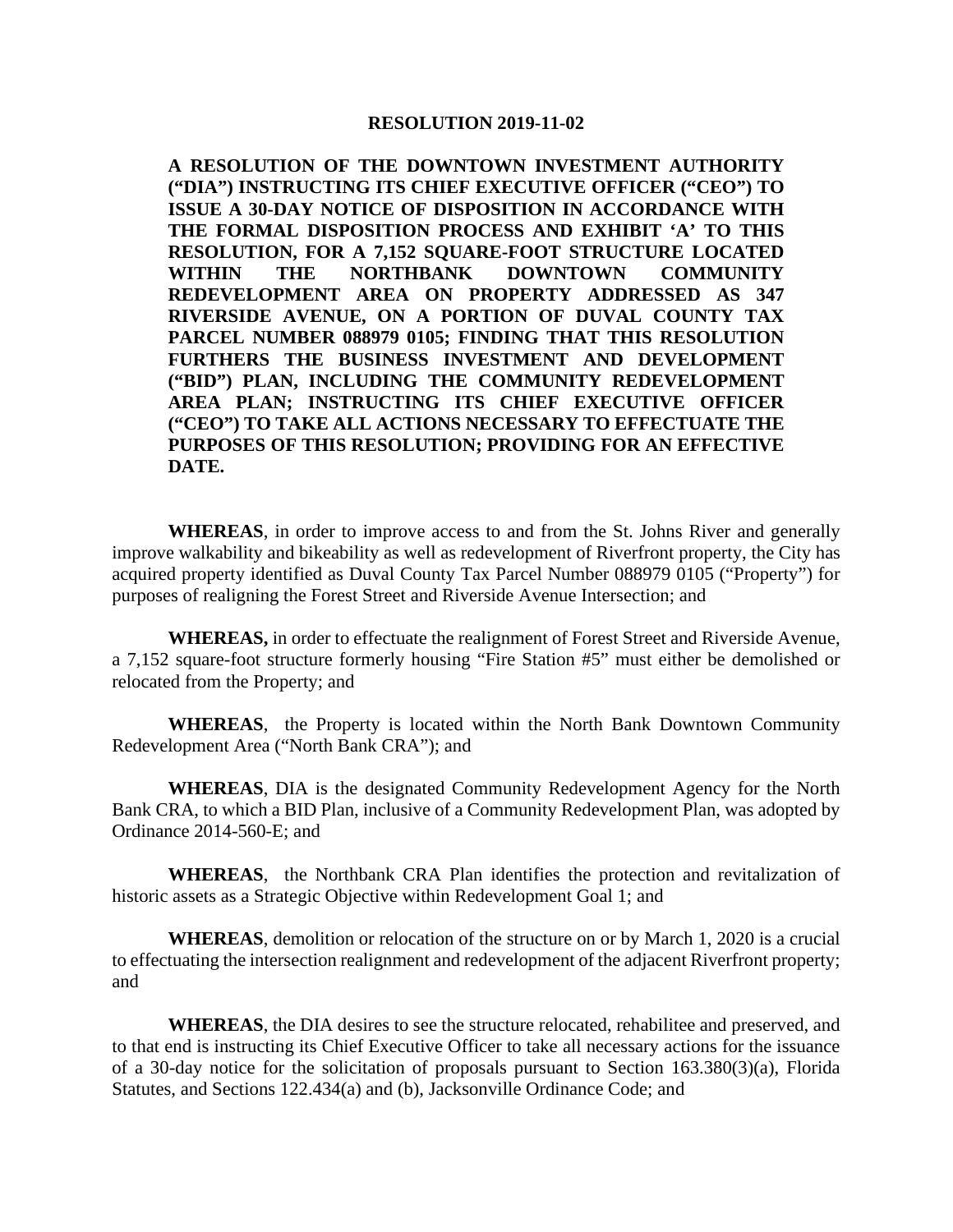RESOLUTION 2019-11-02 PAGE 2 OF 3

**WHEREAS**, the DIA finds that this resolution furthers the following Redevelopment Goals and Strategic Objectives found in the BID Plan and Northbank CRA Plan:

**Redevelopment Goal 1**. Reinforce Downtown as the City's unique epicenter for business, history, culture, education, and entertainment.

#### **Strategic Objective**:

Protect and revitalize historic assets

#### **Redevelopment Goal No. 4**

Improve walkability/bikeability and connectivity to adjacent neighborhoods and the St. Johns River while creating highly walkable nodes.

#### **Strategic Objective**:

Optimize the design and flow of downtown streets for pedestrian and other street level activity; return to two-way streets where appropriate.

#### **NOW THEREFORE, BE IT RESOLVED,** by the Downtown Investment Authority:

**Section 1.** The DIA finds that the recitals set forth above are true and correct and are incorporated herein by this reference.

**Section 2.** The DIA instructs the Chief Executive Officer to issue a Notice of Disposition consistent with Exhibit 'A' to this resolution, in accordance with the Formal Disposition Process and otherwise take all necessary actions to effectuate the purposes of this resolution.

**Section 3.** This Resolution shall become effective on the date it is signed by the Chair of the DIA Board.

### [SIGNATURES ON FOLLOWING PAGE]

#### WITNESS: **DOWNTOWN INVESTMENT AUTHORITY**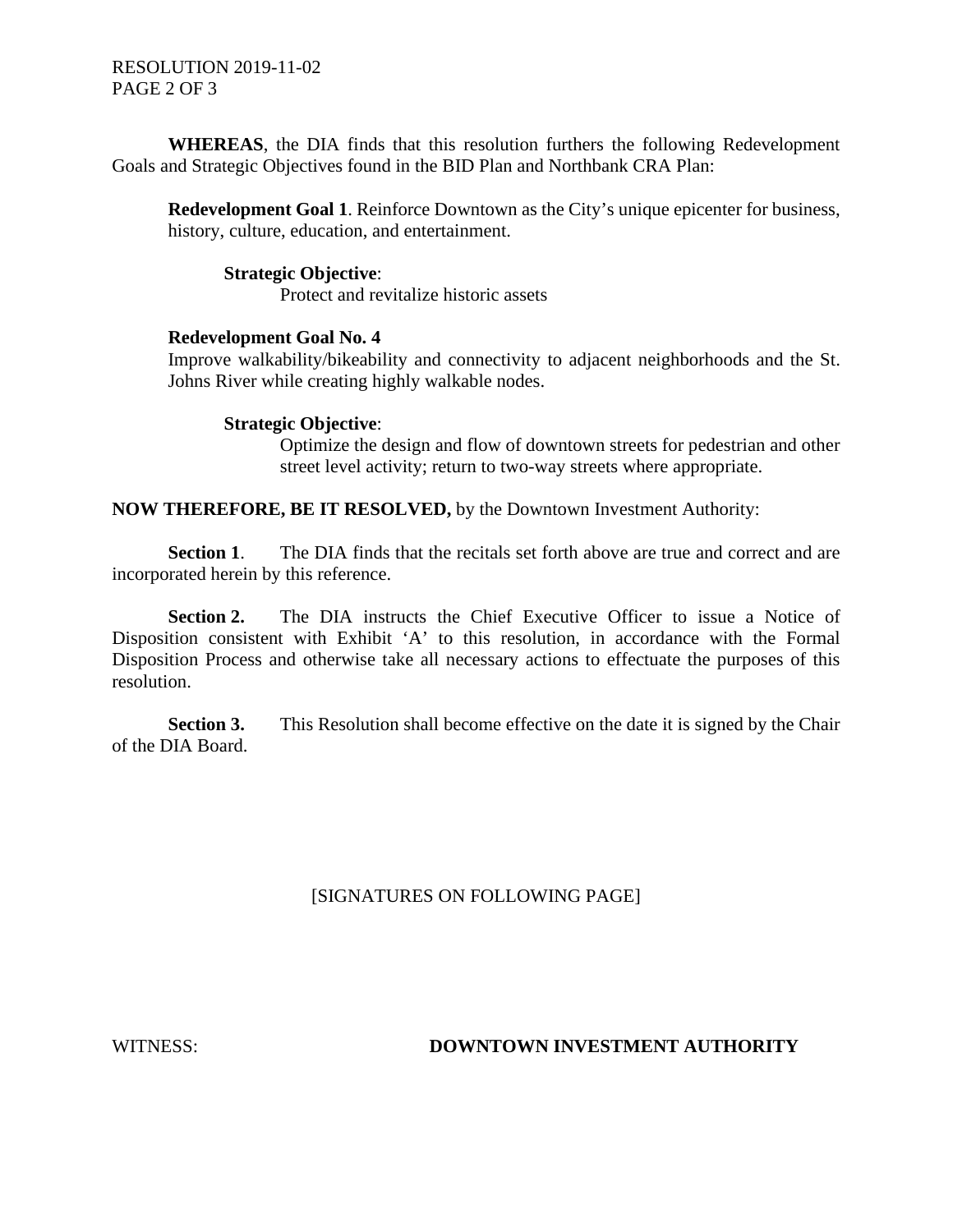Craig Gibbs, Chairman

VOTE: In Favor: \_\_\_\_\_\_ Opposed: \_\_\_\_\_ Abstained: \_\_\_\_\_\_

 $\overline{\phantom{a}}$  ,  $\overline{\phantom{a}}$  ,  $\overline{\phantom{a}}$  ,  $\overline{\phantom{a}}$  ,  $\overline{\phantom{a}}$  ,  $\overline{\phantom{a}}$  ,  $\overline{\phantom{a}}$  ,  $\overline{\phantom{a}}$  ,  $\overline{\phantom{a}}$  ,  $\overline{\phantom{a}}$  ,  $\overline{\phantom{a}}$  ,  $\overline{\phantom{a}}$  ,  $\overline{\phantom{a}}$  ,  $\overline{\phantom{a}}$  ,  $\overline{\phantom{a}}$  ,  $\overline{\phantom{a}}$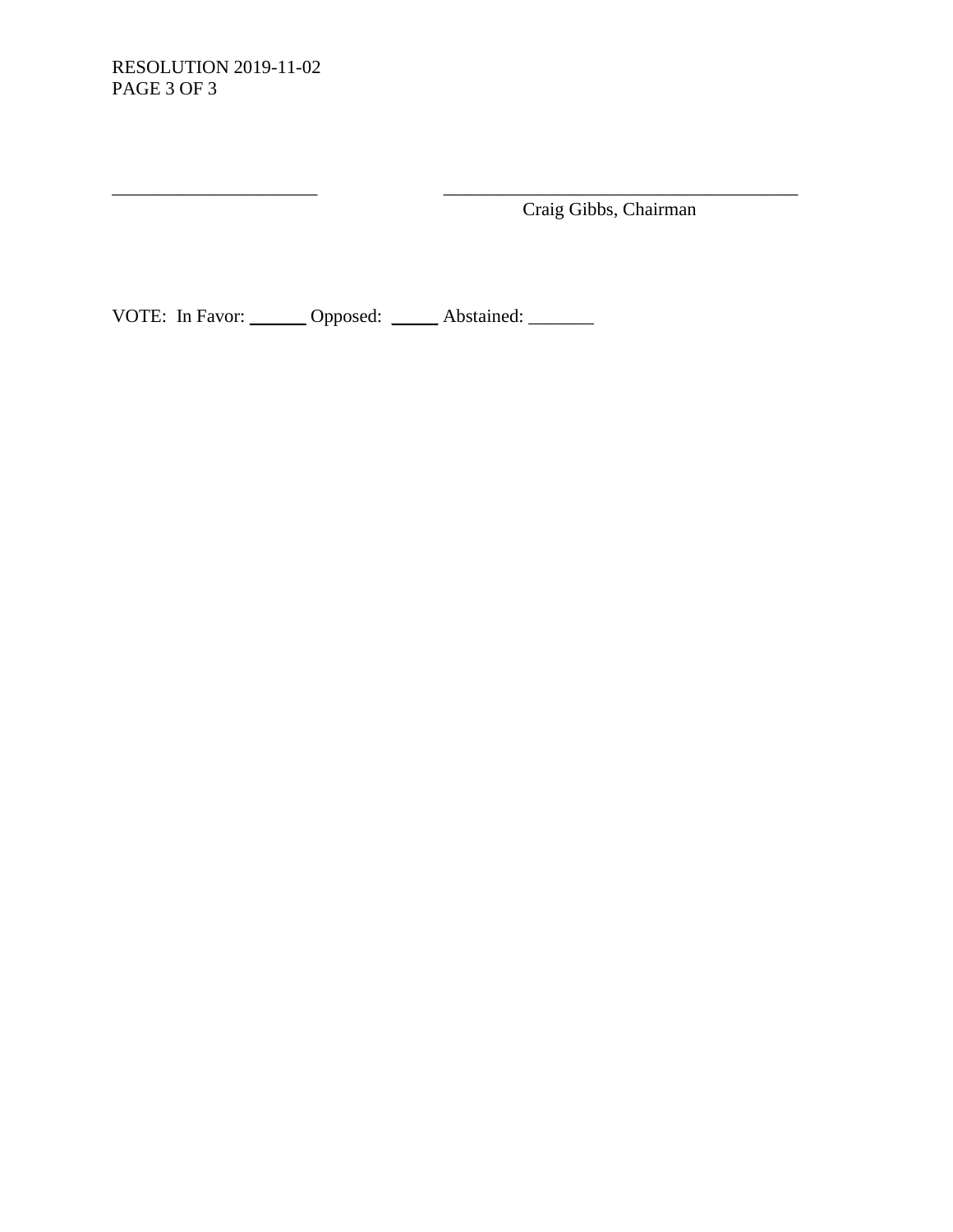### RESOLUTION 2019-11-02 EXHIBIT 'A'

### **NOTICE OF INTENT TO DISPOSE OF A 7,152 SQUARE-FOOT STRUCTURE LOCATED WITHIN THE NORTH BANK DOWNTOWN COMMUNITY REDEVELOPMENT AREA ON PROPERTY ADDRESSED AS 347 RIVERSIDE AVENUE, ON A PORTION OF DUVAL COUNTY TAX PARCEL NUMBER 088979 0105; THE STRUCTURE IS A FORMER FIRESTATION.**

The Downtown Investment Authority ("DIA") as the Community Redevelopment Agency for the NorthBank Downtown Community Redevelopment Area ("CRA") hereby gives public notice pursuant to Section 163.380(3)(a), Florida Statutes and Section 122.434, Jacksonville Code of Ordinances, of its intent to dispose of a City-owned structure generally located on Riverside Avenue at the terminus of Forest Street, on property addressed as 347 Riverside Avenue, Jacksonville, Florida 32202, on a portion of Duval County Tax Parcel 088979 0105, as illustrated by the below map:



The purpose of this Notice is not to convey any interest in real property. The purpose is to seek proposals to preserve the structure known as "Fire Station #5" by relocating it to an alternative site, preferably within the Brooklyn/Riverside neighborhood. Proposals must have an alternative property identified and demonstrate that the person or entity submitting the proposal has or will have an interest in that property, either by contract, lease or ownership. The person or entity submitting the proposal must affirm that upon relocation of Fire Station #5, the structure will be rehabilitated and preserved.

Proposals must include:

- i) A purchase price for conveyance of the structure in its "As In" condition;
- ii) Identification of an alternative property and demonstration of site control either by contract, lease or by ownership;
- iii) If the proposal requests any City funding, a business plan for the proposed use of structure including experience operating similar facilities, and expected ROI to the City including ad valorem and other tax generated to the City
- iv) A signed cost estimate by a company or contractor for the relocation of the structure;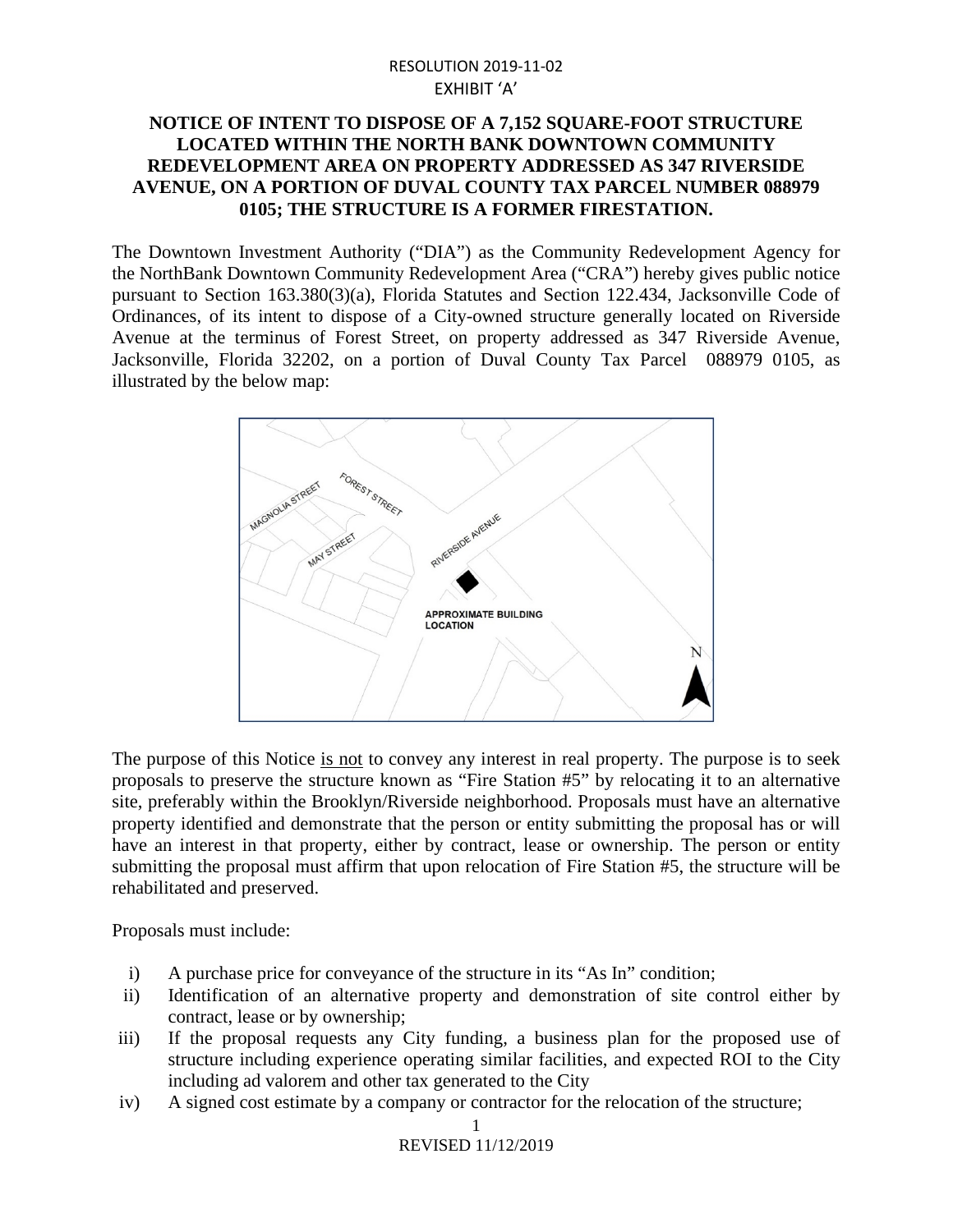### RESOLUTION 2019-11-02 EXHIBIT 'A'

- v) Demonstration of financial capacity of the person or entity submitting the proposal to relocate and rehabilitate the structure;
- vi) Acknowledgement that no development rights are being conveyed via this Notice, and that relocation on a particular property is subject to conformance with the City's Land Development Code and Comprehensive Plan;
- vii) Commitment to relocate the structure by no later than March 1, 2020; and
- viii) A \$5,000 good faith cashier's check or money order payable to the City of Jacksonville, which will:
	- a) Upon the selection of a particular proposal by the Downtown Investment Authority, be returned to submitters of those proposals not selected; or
	- b) Upon relocation of the structure, returned to the person or entity whose proposal was selected; or
	- c) Be forfeited by the person or entity whose proposal was selected in the event the structure has not been relocated as of March 1, 2020.

**Note: The Downtown Investment Authority was provided a cost estimate for the relocation of the structure to a specific property within the Brooklyn neighborhood. This estimate is available for inspection at the DIA office by contacting the Operations Manager, Guy Parola at [GParola@coj.net,](mailto:GParola@coj.net) (904) 255-5305. This relocation estimate is only intended for information purposes and is not to be relied upon for determining the actual cost of relocation.**

**All responses are shall be submitted to the below address on or before 2:00 PM, Friday December XX, 2019, to the following address: The Downtown Investment Authority, City Hall at St. James Building, 117 West Duval Street, Suite 310, Jacksonville, Florida 32202, Attention: Guy Parola, at which time all proposals will be publicly opened and recorded. Proposals received after that time will not be opened or considered**.

It is the sole responsibility of the respondent to ensure their proposal is received on or before the date and time stated, in the specified number of copies and in the format stated herein. The DIA is not responsible for delays caused by any mail, package or courier service, including the U.S. mail, or caused by any other occurrence or condition. The DIA's normal business hours are Monday through Friday, 8:00 a.m. through 5:00 p.m. excluding holidays observed by the City of Jacksonville.

Submission must include one (1) signed original cover letter with purchase offer, and twenty (20) copies of the proposal, including all attachments, plus one (1) electronic (soft) copy (Flash Drive) in a sealed envelope and marked: **Fire Station #5 Relocation Proposal**.

The DIA reserves the right to accept or reject any and all proposals, either in whole or in part with or without cause, waive any technicalities or irregularities of any proposals, cancel this request for proposals, or to make the award in the best interest of the CRA, subject to approval of the DIA Board.

Dated this XX day of November 2019.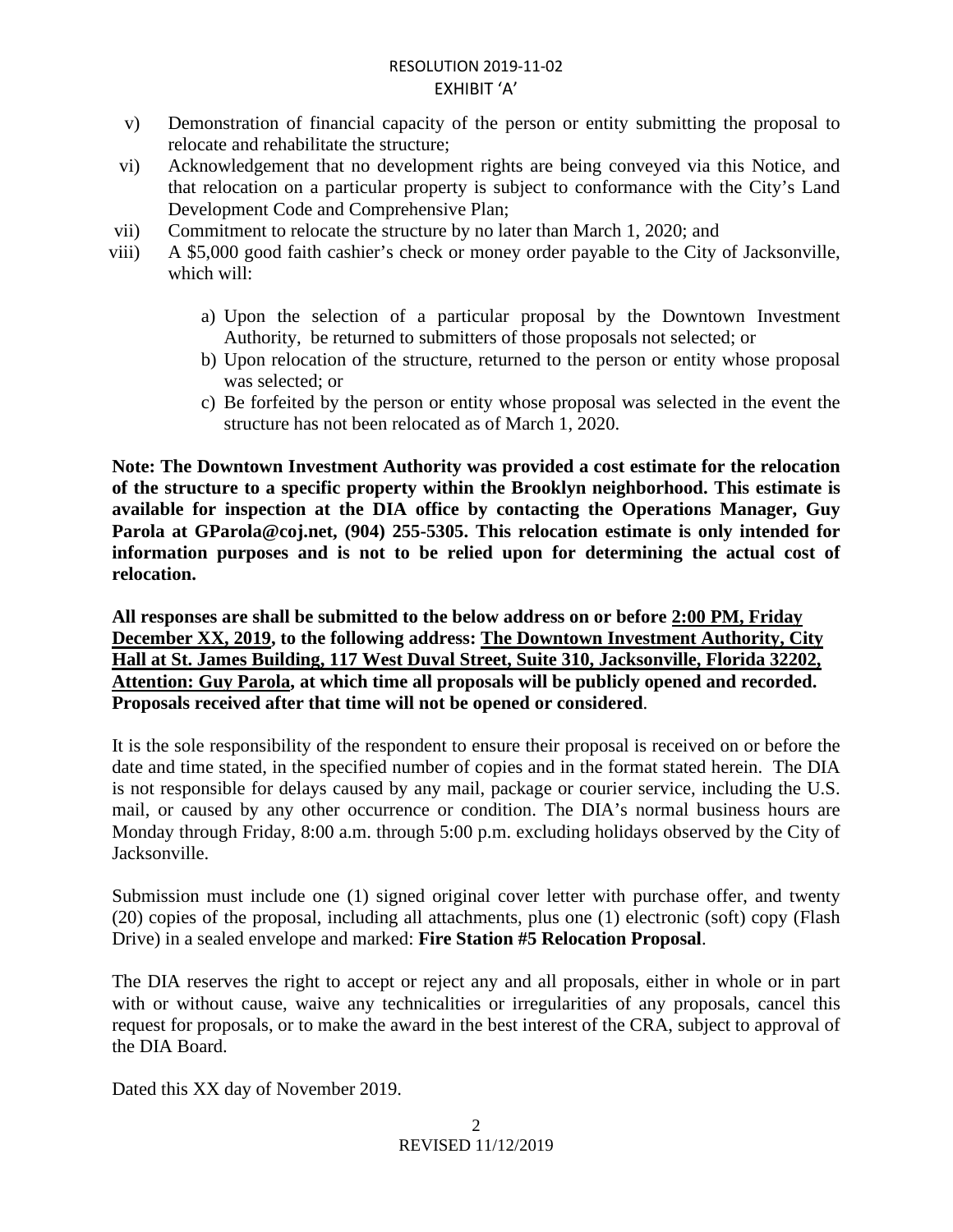**A RESOLUTION OF THE DOWNTOWN INVESTMENT AUTHORITY ("DIA") INSTRUCTING ITS CHIEF EXECUTIVE OFFICER ("CEO") TO ISSUE A 30-DAY NOTICE OF DISPOSITION IN ACCORDANCE WITH THE NEGOTIATED DISPOSTION PROCEDURE ADOPTED BY DIA, FOR AN APPROXIMATELY .39 ACRE PARCEL OF CITY-OWNED REAL PROPERTY LOCATED GENERALLY CONTIGUOUS TO THE NEWLY DESIGNED REALIGNED FOREST STREET RIGHT OF WAY BETWEEN RIVERSIDE AVENUE AND GEFEN PARK AND COMPRISING A PORTION OF DUVAL COUNTY TAX PARCEL NUMBER [088979-0100;](https://paopropertysearch.coj.net/Basic/Detail.aspx?RE=0889790100) APPROVING THE TERMS AND CONDITIONS INCLUDED AS EXHIBIT '1' AND EXPRESSING THE INTENTION TO DISPOSE OF SAID PROPERTY IN ACCORDANCE WITH THE NEGOTIATED TERMS TO FIDELITY NATIONAL INFORMATION SERVICES, INC. (THE "COMPANY") UPON EXPIRATION OF THE THIRTY DAY NOTICE PERIOD ABSENT HIGHER RESPONSIVE OFFERS; AND FINDING THAT THIS RESOLUTION FURTHERS THE BUSINESS INVESTMENT AND DEVELOPMENT ("BID") PLAN, INCLUDING THE COMMUNITY REDEVELOPMENT AREA PLAN; AUTHORIZING CONVEYANCE OF CITY-OWNED REAL PROPERTY AS IDENTIFIED BY EXHIBIT "A" ATTACHED HERETO TO THE COMPANY, SUBJECT TO THE TERMS AND CONDITIONS AS SET FORTH IN EXHIBIT "1"; AUTHORIZING THE CEO OF THE DIA TO NEGOTIATE TO NEGOTIATE AND ENTER INTO A REDEVELOPMENT AGREEMENT, RESTRCITIVE COVENANT, AND DEVELOPMENT/CONSTRUCTION AGREEMENT FOR THE RECONSTRUCTION OF FOREST STREET AMONG THE CITY OF JACKSONVILLE, DIA, AND THE COMPANY AS NECESSARY FOR THE PROJECT; INSTRUCTING ITS CHIEF EXECUTIVE OFFICER ("CEO") TO TAKE ALL NECESSARY ACTION TO EFFECTUATE THE PURPOSES OF THIS RESOLUTION; AUTHORIZING THE CEO TO INITIATE FILING LEGISLATION WITH THE CITY COUNCIL REGARDING THE SAME; AUTHORIZING THE CEO OF THE DIA TO EXECUTE SUCH AGREEMENTS; PROVIDING AN EFFECTIVE DATE.**

**WHEREAS**, the City owns approximately 1.21 acres of unimproved real property located at 347 Riverside Avenue, consisting of R.E. #s 088979-0100 13 and 088979-0105 in Council District 7, known generally as the old Fire Station 5 Site (the "Property"), recently acquired to facilitate the realignment of Forest Street between Riverside Avenue and Gefen Park consistent with the bicycle and pedestrian mobility goals in the DIA Brooklyn road diet study; and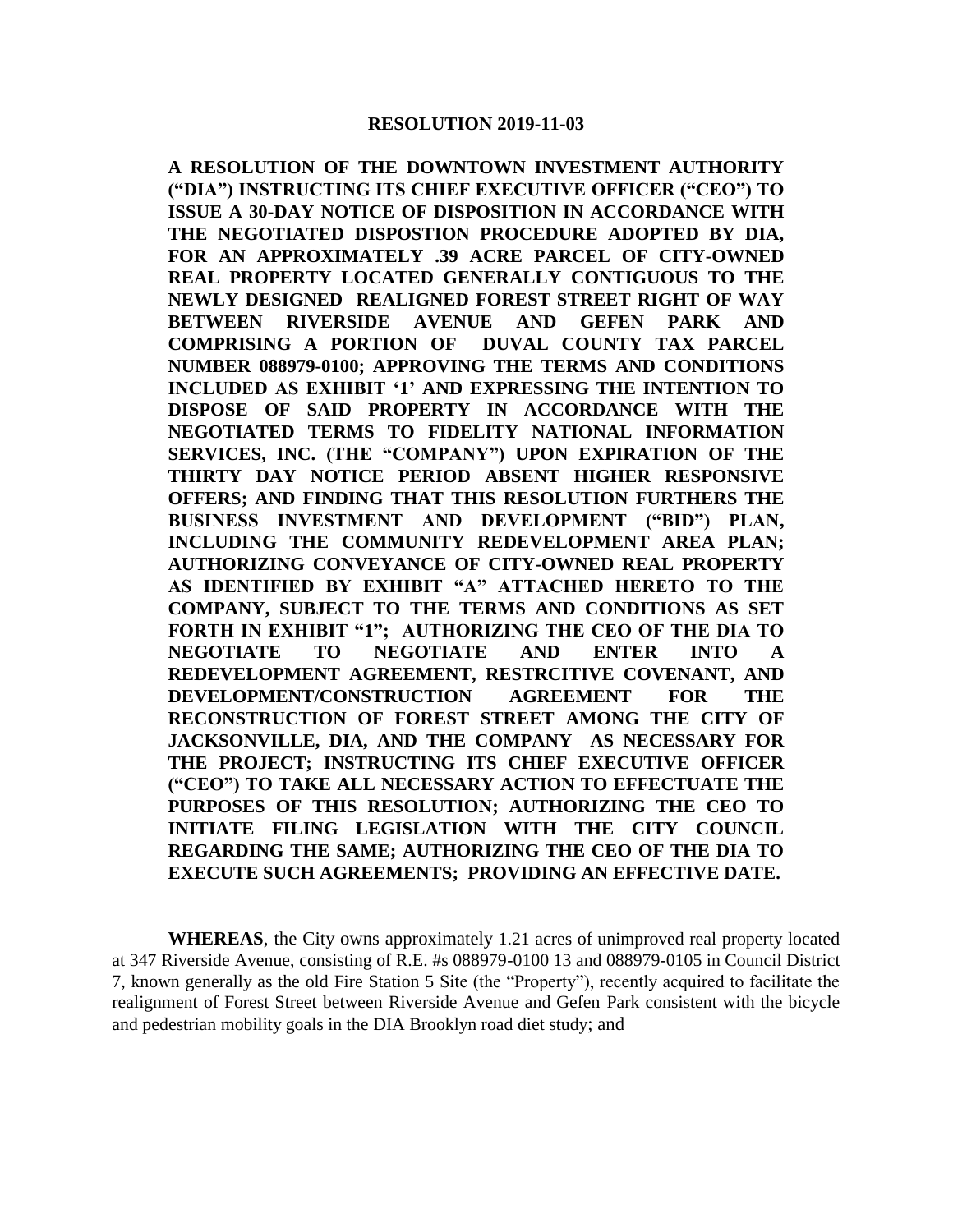### RESOLUTION 2019-11-03 PAGE 2 OF 4

**WHEREAS,** the City has approved plans for the realignment of the right way which will result is an excess strip approximately 40' wide adjacent to tax parcel 088981 0000 and more particularly described on Exhibit A; and

**WHEREAS**, the City has negotiated the terms and conditions for the disposition of the Property to the Company at a purchase price of \$1.00 in order to facilitate construction thereon of a parking garage, of which the ground floor parking spaces (consisting of not less than 130 spaces) shall be open for use by the general public after 6:00 p.m. nightly and on weekends and specific identified holidays, for a term of twenty (20) years, as further set forth on the term sheet attached hereto; and

**WHEREAS**, the City and Company have determined that it is in the best interest of the Company and the City to enter into a Development Agreement pursuant to which the Company will manage and execute the re-construction of Forest Street in accordance with City approved plans and for the City to reimburse the Company for the costs associated therewith; and

**WHEREAS**, the Property is located within the NorthBank Downtown Community Redevelopment Area ("NorthBank CRA"); and

**WHEREAS**, DIA is the designated Community Redevelopment Agency for the North Bank CRA, to which a BID Plan, inclusive of a Community Redevelopment Plan, was adopted by Ordinance 2014-560-E; and

**WHEREAS**, in order to determine fair value for the property pursuant to Florida Statutes Chapter 163.380(2), and as required by City of Jacksonville Code of Ordinances §122.432, the DIA is utilizing a pro-rata calculation based on the appraisal recently obtained for the entire tax parcel of which this is a part; and

**WHEREAS**, upon adoption of this Resolution, a 30-day notice for the solicitation of proposals pursuant to Section 163.380(3)(a), Florida Statutes, and Sections 122.434(a) and (b), Jacksonville Ordinance Code, will be issued; and

**WHEREAS**, the DIA finds that this resolution furthers the following Redevelopment Goal and Strategic Objectives found in the BID Plan;

**WHEREAS**, Section 55.108 of the Jacksonville Code of Ordinances grants certain powers and duties to the DIA, including:

Interpreting the BID Plan and approve development and redevelopment projects within Downtown;

Implementing the BID Plan, and negotiate and grant final approval of downtown development and redevelopment agreements, grant agreements, license agreements, and lease agreements;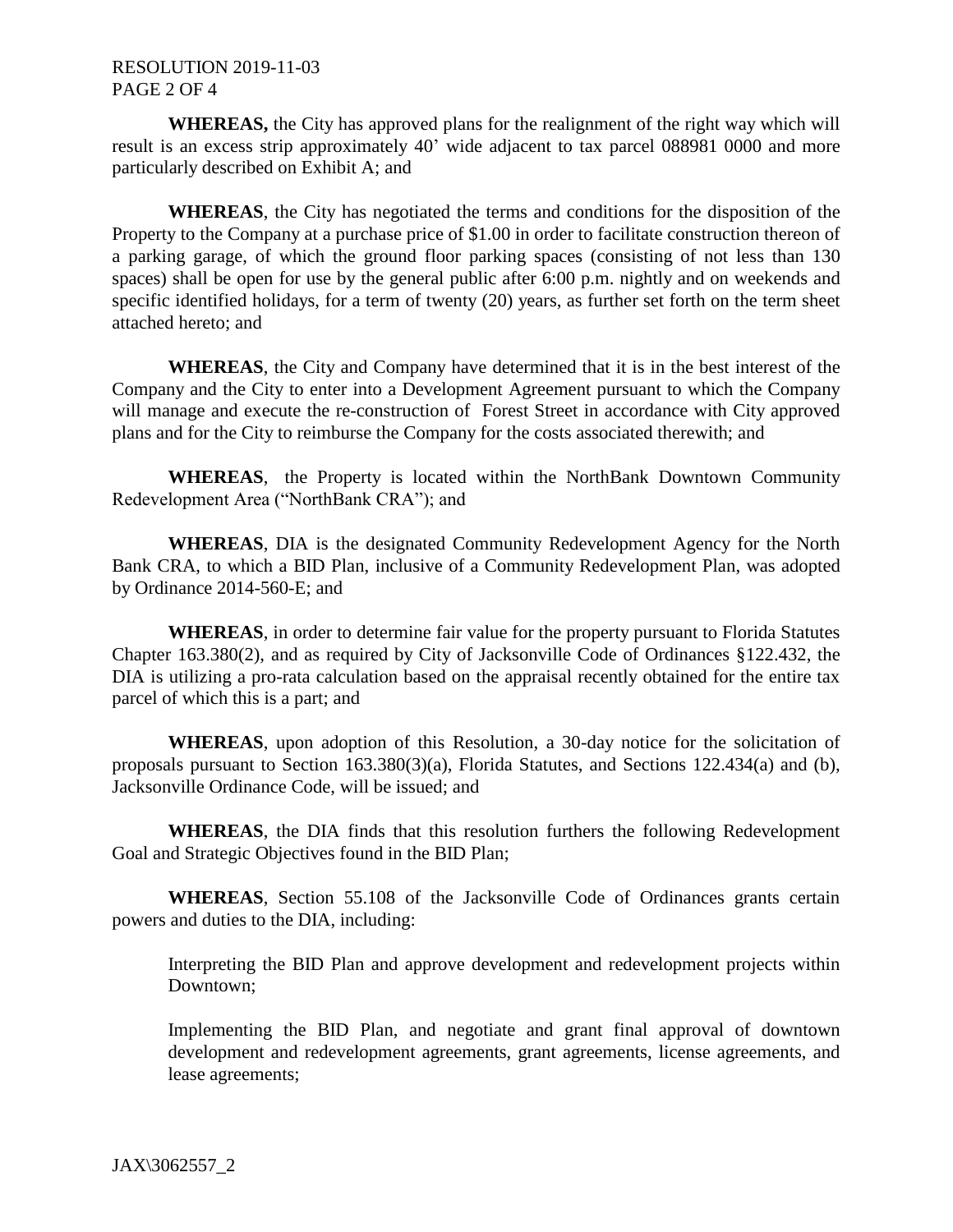### RESOLUTION 2019-11-03 PAGE 3 OF 4

Plan and propose Projects and Public facilities within Downtown; and

#### **NOW THEREFORE, BE IT RESOLVED,** by the Downtown Investment Authority:

**Section 1**. The DIA finds that the recitals set forth above are true and correct and are incorporated herein by this reference.

**Section 2.** The DIA Board has determined that the Project is consistent with the following NorthBank Downtown Community Redevelopment Area Plan Redevelopment Goals:

**Redevelopment Goal 1**. Reinforce Downtown as the City's unique epicenter for business, history, culture, education, and entertainment by increasing the opportunities for employment within Downtown; and supporting the expansion of entertainment, restaurant and retail/commercial within proximity to adjacent residential redevelopment, in particular the following Strategic Objectives:

- a. Increase the opportunities for Downtown employment*.(Garage development necessary to facilitate increase in number of employees at nearby office building)*
- b. Support expansion of entertainment and restaurant facilities*.(Public availability of garage spaces on nights and weekends essential to meet demand for existing and proposed nearby retail/restaurant use)*
- c. Coordinate parking, pedestrian and transit systems to encourage strategically-placed parking that can accommodate multiple downtown destinations ("park once"). *(Location will support both Riverside and Forest street retail/restaurants)*

### **Redevelopment Goal No. 3**

Simplify the approval process for downtown development and improve departmental and agency coordination, in particular the Following Strategic Objectives:

- a. Initiate public/private partnerships.
- b. Provide publicly-owned land and building space for public and private development which will support and strengthen Downtown's commercial and residential base and comply with the other Redevelopment Goals.

**Redevelopment Goal 4.** Improve walkability/bikeability and connectivity to adjacent neighborhoods and the St. John River while creating highly walkable nodes, in particular the Following Strategic Objectives:

- a. Improve Access to and from the St. Johns River.
- b. Increase public perpendicular access to the Riverwalk in line with the street grid.

**Redevelopment Goal 5.** Establish a waterfront design framework to ensure a unique experience and sense of place.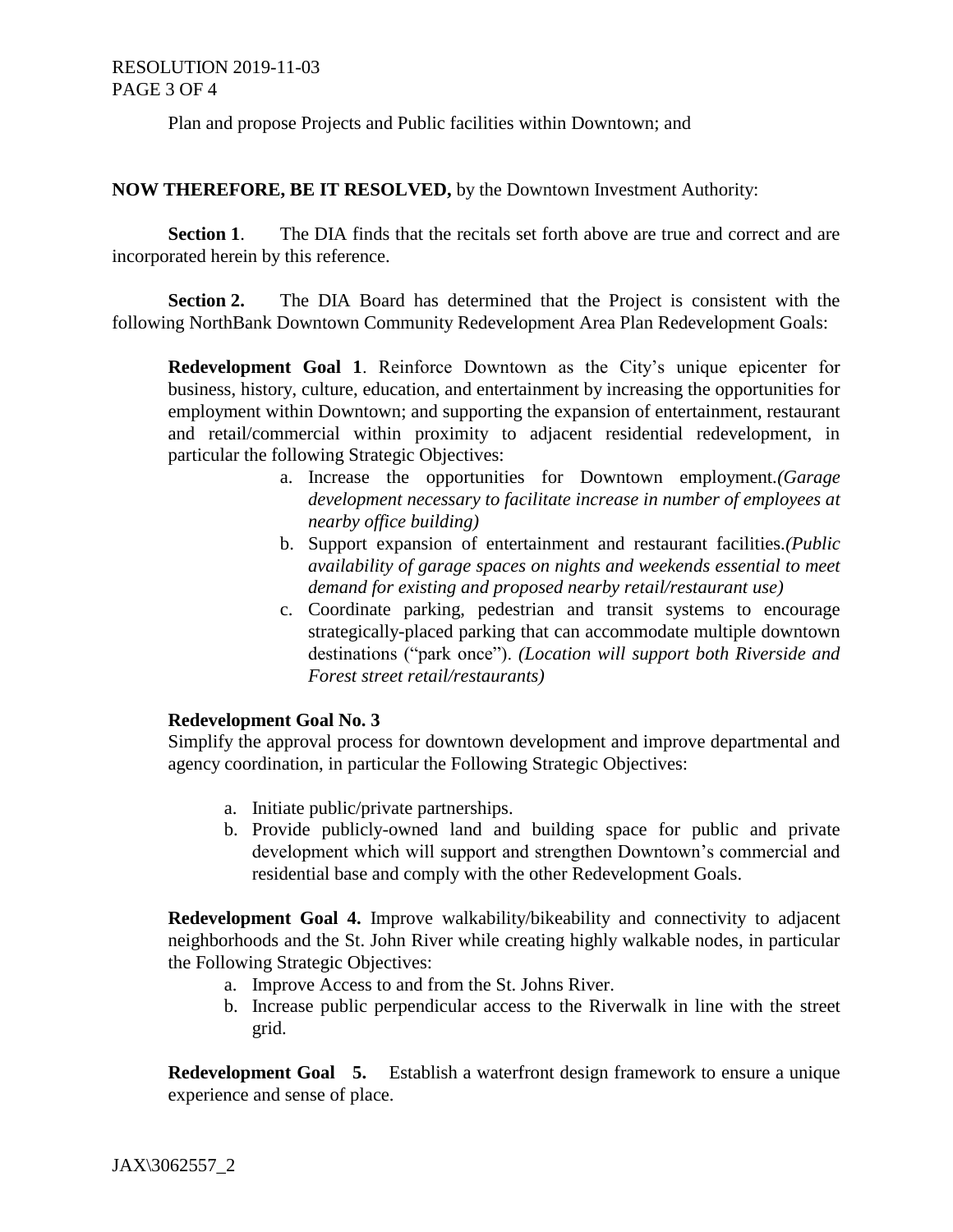a. Ensure that the Riverfront is both physically and visually accessible

**Section 3.** The DIA has determined that absent a higher responsive bid that can demonstrate an ability to perform on the same terms and conditions, it will proceed to sell the Property to the Company in accordance with the term sheet attached hereto as Exhibit A.

**Section 4.** The DIA instructs the Chief Executive Officer of the Downtown Investment Authority to take all necessary action necessary to effectuate the Notice of Disposition for the Property in accordance with its Negotiated Notice of Disposition Process.

**Section 4.** Proposals received, if any, will be reviewed by the DIA Chief Executive Officer, who will make a recommendation to the DIA Board regarding any responsive alternate proposals received.

**Section 5.** If no alternate proposals are received, or if they are determined by the CEO to be lower in value or unresponsive to the specific intended use of the Property, the CEO is authorized to enter into negotiation of final documentation with the Company regarding disposition of the Property in accordance with the term sheet attached as Exhibit 1.

**Section 6**. City Council approval will be required to authorize any disposition via legislative action. The CEO is hereby authorized to initiate legislation for approval by City Council of the Redevelopment Agreement, Parking Garage Restrictive Covenant, Development Agreement for the Reconstruction of Forest Street and related documents including closing documents authorized hereby.

**Section 7.** The CEO is hereby authorized to execute all documents necessary to effectuate the terms hereof.

**Section 8.** This Resolution shall become effective on the date it is signed by the Chair of the DIA Board.

### WITNESS: **DOWNTOWN INVESTMENT AUTHORITY**

Craig Gibbs, Chair Date

VOTE: In Favor: Opposed: Abstained:

JAX\3062557\_2

\_\_\_\_\_\_\_\_\_\_\_\_\_\_\_\_\_\_\_\_\_\_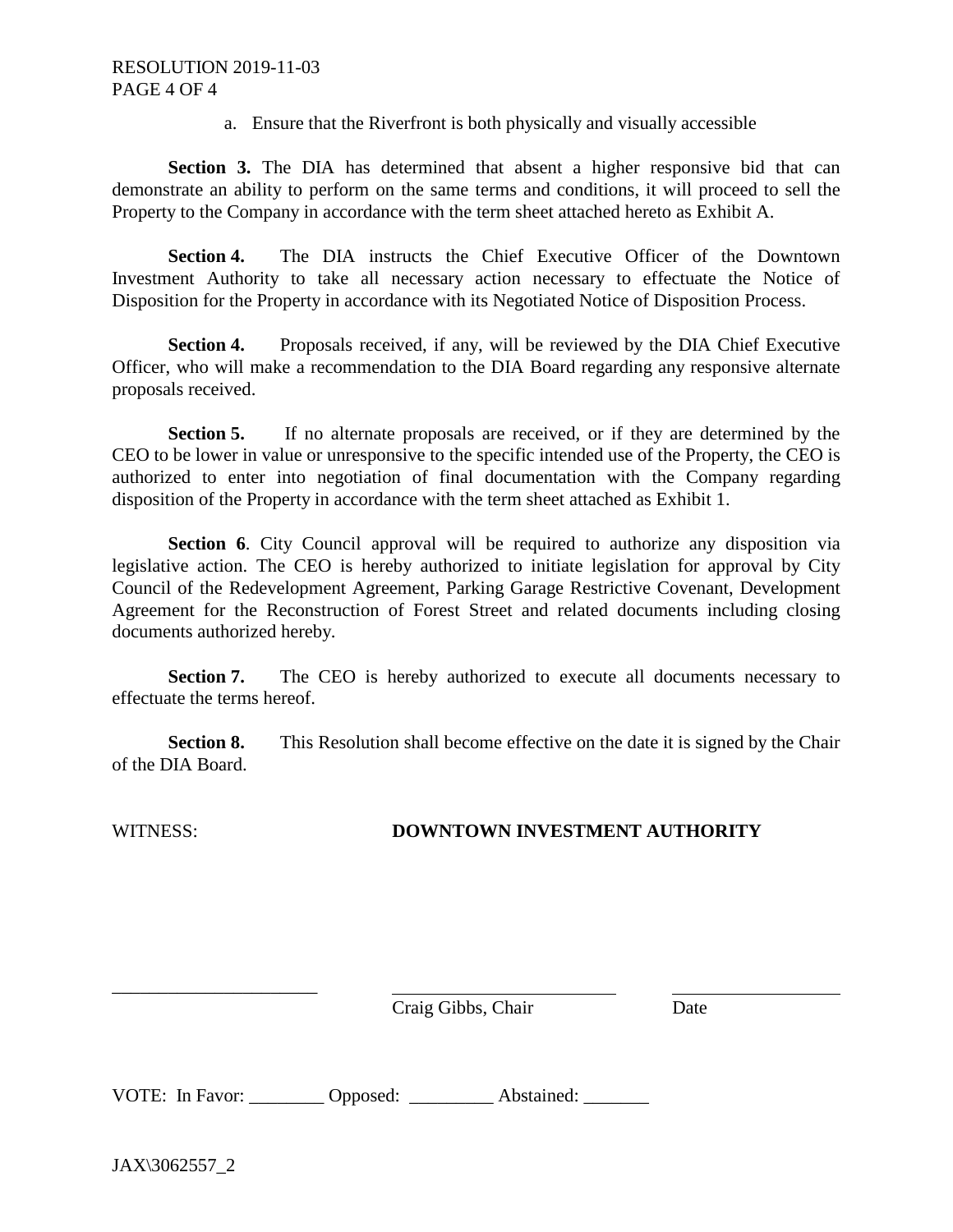# **Exhibit 1 to Resolution 2019-11-03**

Summary of Terms and Conditions

Term sheet for Disposition of City Owned strip contiguous to realigned Forest Street Right of Way, public use of a parking garage to be constructed thereon, and re-construction of Forest Street in accordance with City approved plans.

City/DIA Responsibilities:

**Real Property Conveyance.** Subject to City Council approval, City shall convey that certain City-owned real property consisting of an approximately 40 foot wide strip between tax parcel 088981 0000 and the newly designed re-aligned right of way of Forest Street between Riverside Avenue and Gefen Park to the Company at a purchase price of \$1.00. The parcel consists of approximately .39 acres or 16,971 square feet and is more particularly described on Exhibit A attached hereto. (the "Land")

- Based on an appraisal prepared for City dated May 17, 2019, the appraised value of the Land is \$45.00/square foot or \$763,695.
- The Land will be conveyed through a process compliant with the DIA Disposition of Property procedures as a Negotiated Disposition. (30 day public notice of proposed disposition required)
- The conveyance will be subject to a reversion clause to ensure that a structured parking facility is built whereby the ground floor level parking spaces (consisting of not less than 130 spaces) will be available to the general public as contemplated below.
- The City acknowledges that the Company intends to acquire additional private property adjacent to the Land and plans to develop a Parking Garage on such additional private property and the Land (together, the Garage Parcel); the Parking Garage will serve other private property also to be acquired and developed for other improvements by the Company. The Company shall supply certified legal descriptions of the Garage Parcel.

### **Company Responsibilities:**

**Parking Garage.** The Company shall take title to the Land consistent with the redevelopment agreement, and construct a structured parking facility on a portion of the Land together with a 20 foot wide Urban Open Space element adjacent to Forest Street right of way and will ensure that the ground floor level parking spaces (consisting of not less than 130 spaces) will be available to the general public as contemplated below, which, when combined with the adjacent privatelyowned parcel, will be used as contemplated in this Agreement.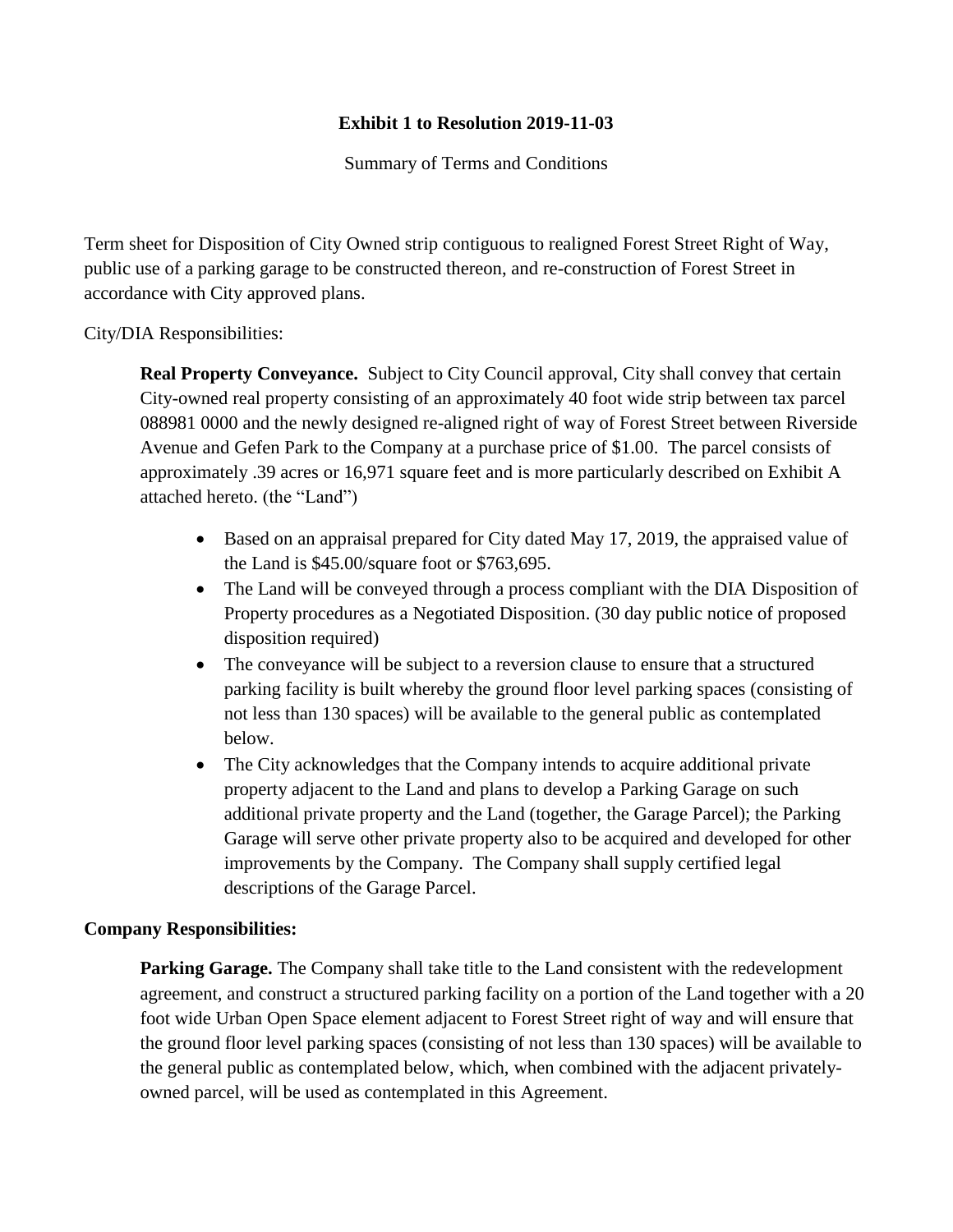- The Company will design, finance, construct and operate the parking facility.
- Construction of the Parking Garage shall commence within 12 months of closing, and subject to unavoidable delays be completed within 36 months of commencement.
- Upon substantial completion of the Parking Garage, the Company shall enter into the Restrictive Covenant on the Garage Parcel for a 20 year term, for use of the ground floor level parking spaces (consisting of not less than 130 spaces) within the Parking Garage by the general public after 6:00 p.m. nightly, 24/7 use on weekends, and 24/7 on the following specified holidays: New Years, Martin Luther King Day, Memorial Day, Independence Day, Labor Day, Thanksgiving, and Christmas.

**Development Agreement for Reconstruction of Forest Street.** The City and Company have determined that it is in the best interest of the Company and the City to enter into a Development Agreement pursuant to which the Company will manage and execute the re-construction of Forest Street in accordance with City approved plans and for the City to reimburse the Company for the costs associated therewith.

- The City shall have the sole authority to approve, in its discretion, the plans for the re-alignment of Forest Street, including the costs associated therewith.
- The City agrees to convey the necessary stormwater credits for the re-alignment of Forest Street to the Company compliant with all applicable City Ordinance Code requirements. (Stormwater credits for the Parking Garage and other improvements to be developed by the Company will be addressed in separate documents to be approved by the DIA.)
- The Company agrees to manage construction of the re-aligned Forest Street, in accordance with the City-approved plans, and to pay for such construction during the execution of said work, subject to reimbursement by the City upon completion and acceptance of said work.

**Closing:** To occur following Company's Acceptance Date of condition of title and site, at a time mutually agreed to by City and Company. Site to be sold "as is".

**Conditions:** This Term Sheet is limited by the following conditions:

These proposed financial terms are subject to and contingent upon the approval of the Downtown Investment Authority, the City of Jacksonville Administration, and the Jacksonville City Council.

There will be additional terms, conditions, rights, responsibilities, warranties and obligations for both parties in a later negotiated mutually agreeable written contract (or multiple written contracts as is deemed necessary).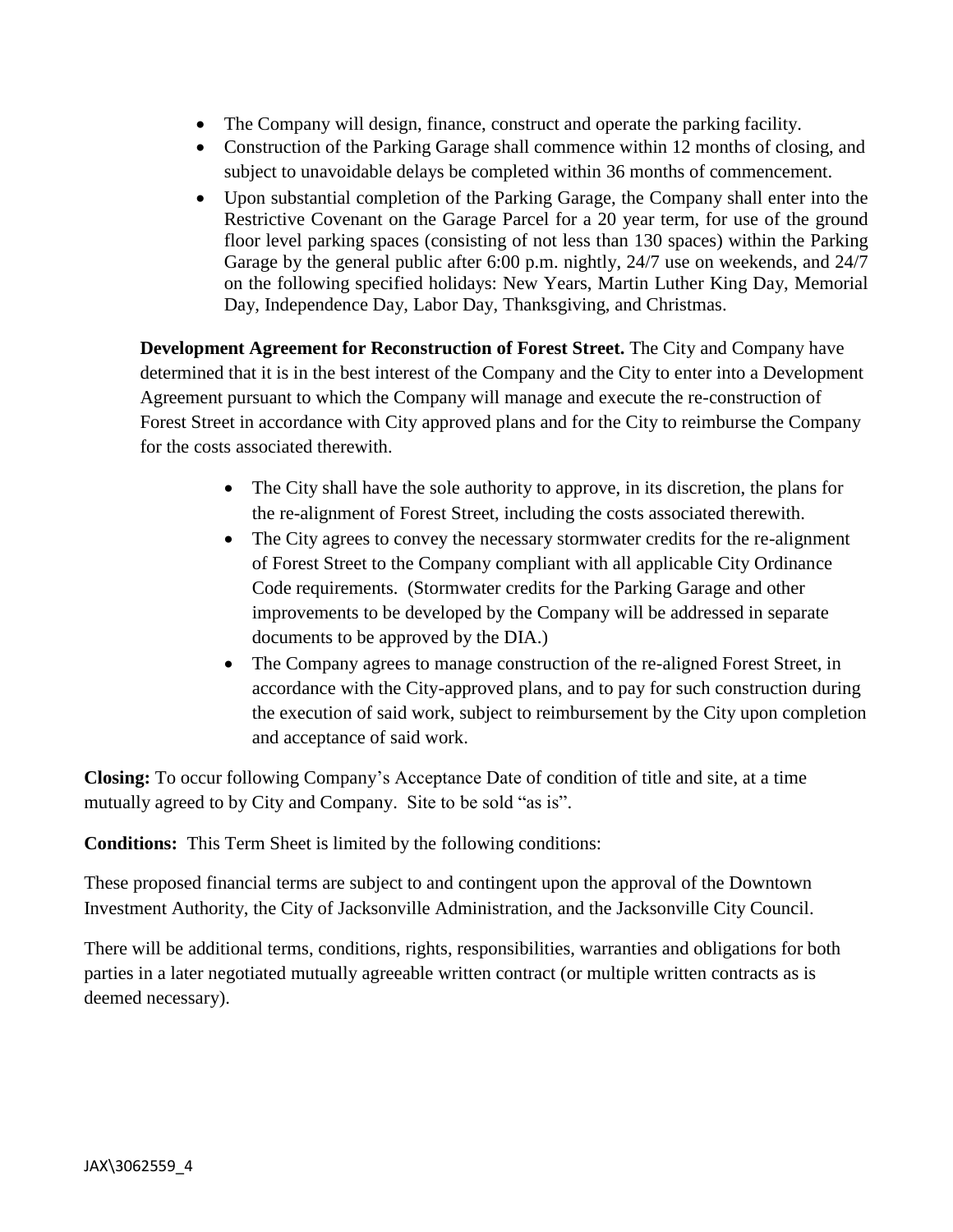#### Exhibit A

THAT CERTAIN PIECE, PARCEL OR TRACT OF LAND, SITUATED, LYING AND BEING A PART OF BLOCK E OR TWENTY-ONE (21 ), BROOKLYN, DEED BOOK "P", PAGE 379, OF THE FORMER PUBLIC RECORDS OF DUVAL COUNTY, FLORIDA, BEING A PORTION OF THE SAME LANDS DESCRIBED IN OFFICIAL RECORDS BOOK 13931, PAGE 901 OF THE CURRENT PUBLIC RECORDS OF DUVAL, COUNTY, FLORIDA AND BEING MORE PARTICULARLY DESCRIBED AS FOLLOWS: COMMENCING AT THE INTERSECTION OF THE SOUTHEASTERLY RIGHT OF WAY LINE OF RIVERSIDE AVENUE WITH THE FORMER SOUTHWESTERLY RIGHT OF WAY OF LINE OF DORA STREET (BOTH AS NOW ESTABLISHED BY THE OFFICE OF THE CITY ENGINEER); THENCE SOUTH  $54^{\circ}29^{\prime}00^{\prime\prime}$ WEST, ALONG SAID SOUTHEASTERLY RIGHT OF WAY LINE OF RIVERSIDE AVENUE, A DISTANCE OF 253.75 FEET TO THE MOST WESTERLY CORNER OF LANDS DESCRIBED AND RECORDED IN OFFICIAL RECORDS BOOK 3676, PAGE 199 OF SAID COUNTY, SAID POINT ALSO BEING THE POINT OF BEGINNING; THENCE CONTINUE SOUTH 5 29'00" WEST, ALONG SAID SOUTHEASTERLY RIGHT OF WAY LINE, A DISTANCE OF 40.23 FEET TO A POINT OF CURVATURE OF A CURVE CONCAVE SOUTHEASTERLY AND HAVING A RADIUS OF 468.22 FEET; THENCE SOUTHWESTERLY ALONG SAID SOUTHEASTERLY RIGHT OF WAY LINE AND THE ARC OF SAID CURVE, A DISTANCE OF 0.55 FEET MAKING A CENTRAL ANGLE OF 00<sup>0</sup>04'02" AND HAVING A CHORD BEARING AND DISTANCE OF SOUTH 54<sup>0</sup>27'50" WEST, 0.55 FEET; THENCE DEPARTING SAID SOUTHEASTERLY RIGHT OF WAY LINE, SOUTH 42°06'37" EAST, A DISTANCE OF 407.68 FEET TO A POINT LYING ON THE SOUTHEASTERLY LINE OF OFFICIAL RECORDS BOOK 13931, PAGE 901; THENCE NORTH 47<sup>0</sup>45'30" EAST, ALONG SAID SOUTHEASTERLY LINE OF OFFICIAL RECORDS BOOK 13931, PAGE 901, A DISTANCE OF 43.25 FEET TO A POINT LYING ON SOUTHWESTERLY LINE OF OFFICIAL RECORDS BOOK 3676, PAGE 199; THENCE NORTH 42<sup>0</sup>30'00" WEST, ALONG SAID SOUTHWESTERLY LINE OF OFFICIAL RECORDS BOOK 3676, PAGE 199, A DISTANCE OF 402.91 FEET TO THE POINT OF BEGINNING .

CONTAINING 16,971 SQUARE FEET, 0.39 ACRES MORE OR LESS.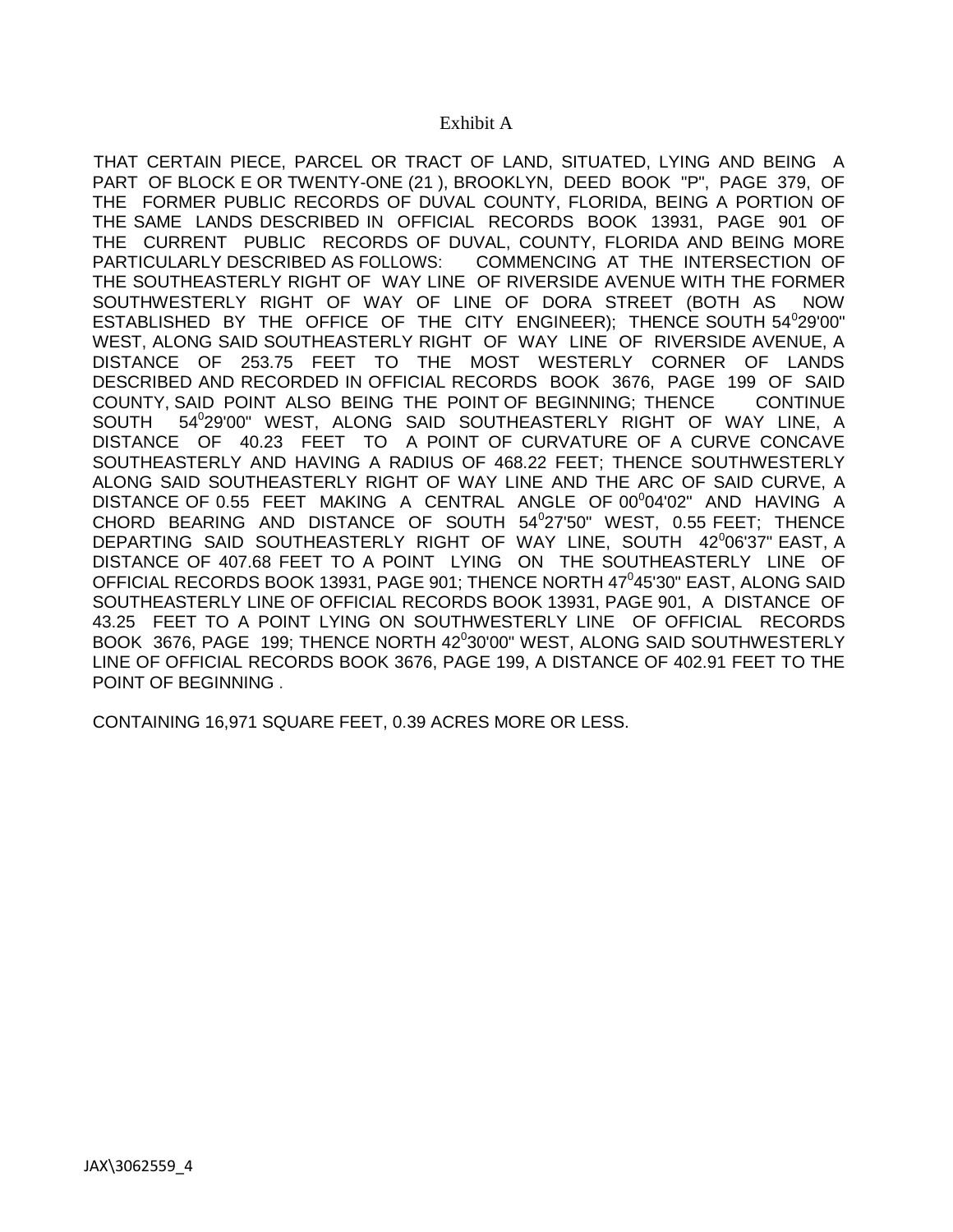#### **RESOLUTION 2019-11-04**

### **A RESOLUTION OF THE DOWNTOWN INVESTMENT AUTHORITY ("DIA") AUTHORIZING THE CHIEF ECECUTIVE OFFICER (CEO) TO EXECUTE AN AMENDMENT TO OR SUBSTITUTE A FORGIVABLE LOAN AGREEMENT ("AGREEMENT") WITH BHALANI & SONS – 4, INC (D/B/A TOSSGREEN) ("APPLICANT"); PROVIDING AN EFFECTIVE DATE.**

**WHEREAS**, the DIA Board previously approved Resolution 2018-11-04 authorizing the DIA CEO to negotiate and execute forgivable loan documents with the Applicant in an amount of \$33,080 and funded by the Downtown Development Fund, to assist Applicant with the construction of a Tossgreen restaurant in the TIAA Building at 501 Riverside Avenue in the Brooklyn neighborhood of Downtown Jacksonville, and

**WHEREAS**, the DIA CEO and Applicant executed the Agreement on April 1, 2019, the "Effective Date" and

**WHEREAS**, the DIA customarily provides a reasonable time period between the Effective Date and required "Work Completion Date" for borrowers, developers and grantees to perform the necessary construction activities required by their respective agreements with DIA, and

**WHEREAS**, it was recently discovered that the executed Agreement inadvertently had a required Work Completion Date which was the same as the Effective Date, April 1, 2019, making it impossible for the Applicant to complete the required work within the required same-day time frame, and

**WHEREAS,** it was also discovered that some of the exhibits to the Agreement were incomplete, and

**WHEREAS**, the Applicant proceeded with and has now completed construction of the Tossgreen location in Brooklyn and is seeking reimbursement for some of their construction related expenses pursuant to the terms and intent of the Agreement, and

#### **NOW THEREFORE, BE IT RESOLVED** by the Downtown Investment Authority:

**Section 1.** The DIA hereby authorizes the DIA CEO to amend or substitute the Forgivable Loan Agreement in a manner consistent with the intent of the original Agreement, so as to provide a reasonable required Work Completion Date and thereby allow the Applicant to draw on the forgivable loan as originally intended.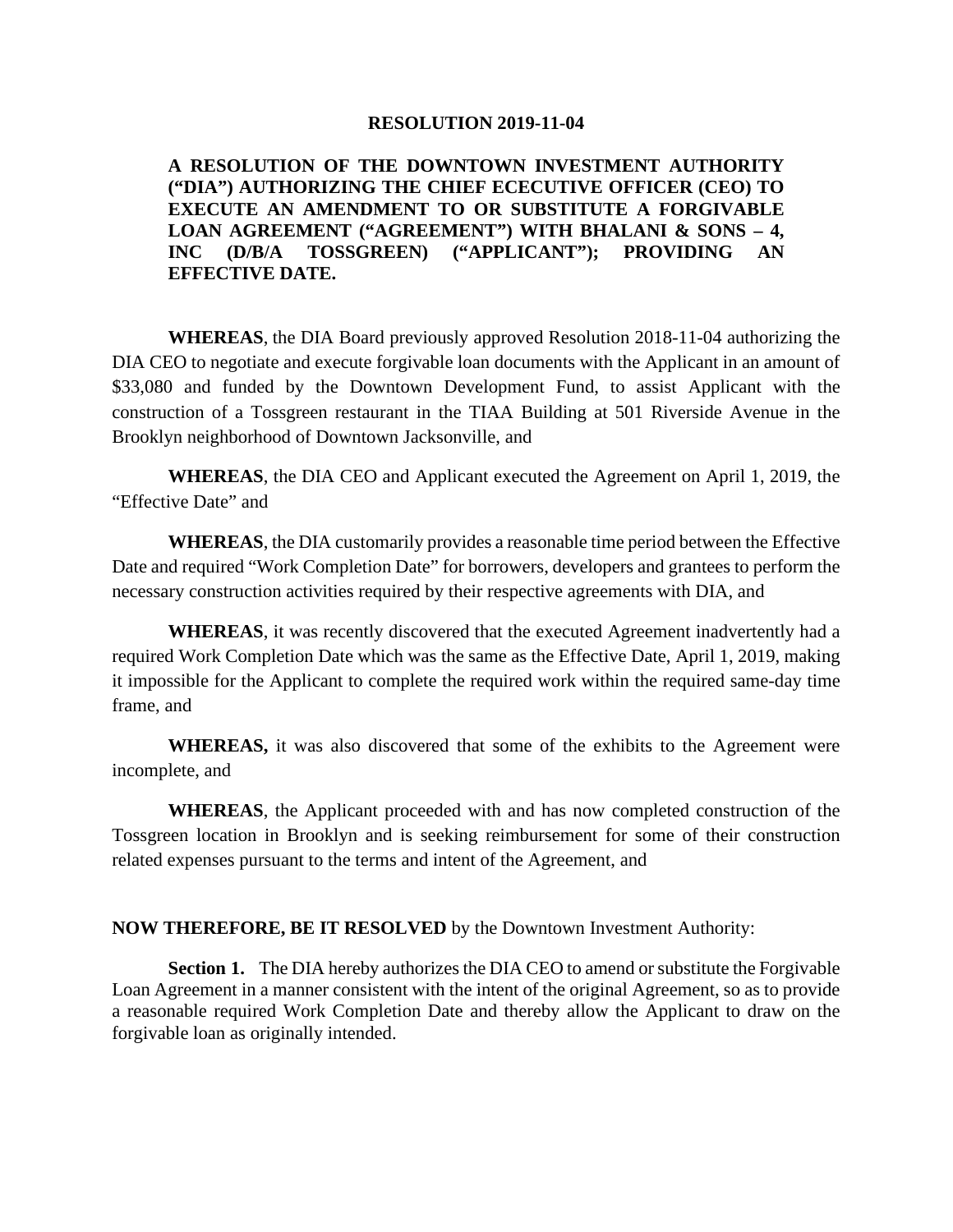RESOLUTION 2019-11-04 PAGE 2 OF 2

**Section 2.** The DIA hereby authorizes the DIA CEO to amend or substitute the Forgivable Loan Agreement in a manner consistent with the intent of the original Agreement, so as to make all incomplete exhibits thereto whole and complete exhibits.

**Section 3.** The effective date of this Resolution is the date upon execution of the Resolution by the Chairman of the DIA Board.

\_\_\_\_\_\_\_\_\_\_\_\_\_\_\_\_\_\_\_\_\_\_ \_\_\_\_\_\_\_\_\_\_\_\_\_\_\_\_\_\_\_\_\_\_\_\_\_\_\_\_\_\_\_\_\_\_\_\_\_\_

### WITNESS: **DOWNTOWN INVESTMENT AUTHORITY**

Craig Gibbs, Chairman

VOTE: In Favor: \_\_\_\_\_\_ Opposed: \_\_\_\_\_ Abstained: \_\_\_\_\_\_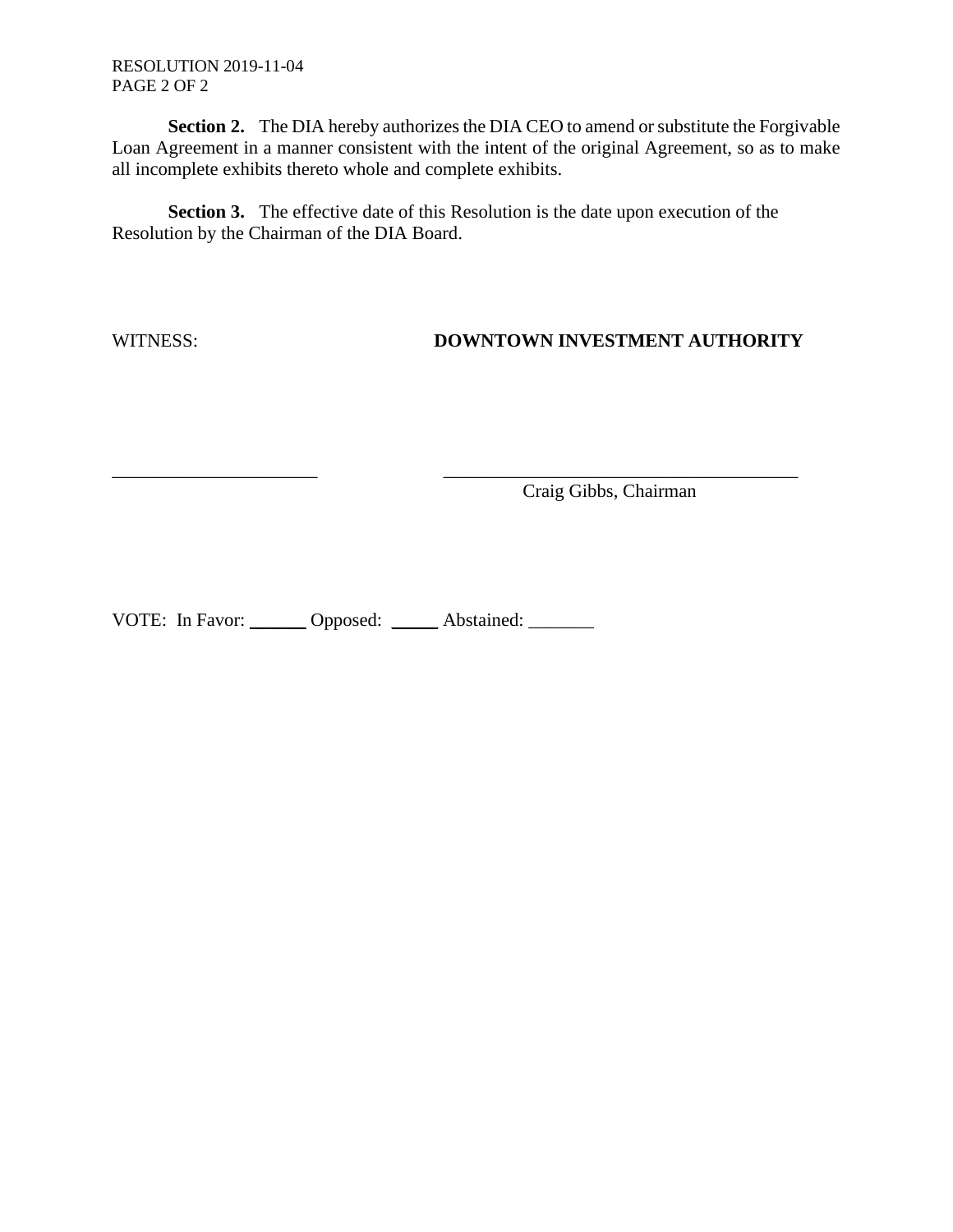#### **RESOLUTION 2019-11-05**

**A RESOLUTION OF THE DOWNTOWN INVESTMENT AUTHORITY ACTING AS THE SOUTHSIDE AND COMBINED DOWNTOWN NORTHBANK COMMUNITY REDEVELOPMENT AGENCY BOARDS AMENDING THE ADOPTED POLICIES REGARDING THE PROCESS FOR HANDLING UNSOLICITED PROPOSALS TO PURCHASE OR LEASE PROPERTY WITHIN THE COMMUNITY REDEVELOPMENT AREAS AND REGARDING NOTICES OF DISPOSITION FOR PROPERTY WITHIN THE COMMUNITY REDEVELOPMENT AREAS; PROVIDING AN EFFECTIVE DATE.**

**WHEREAS**, in Resolution 2019-09-01 and 2019-09-02, respectively, the Downtown Investment Authority adopted policies regarding the process for handling unsolicited proposals to purchase or lease property within the community redevelopment areas and regarding notices of disposition for property within the community redevelopment areas, respectively; and

**WHEREAS**, in each policy it was referenced that certain RFP responses regarding property disposition would be considered by the Strategic Implementation Committee prior to consideration by the Board of DIA; and

**WHEREAS**, in order to facilitate a more equal allocation of workload among committees, the Chair of DIA, upon recommendation of the Governance Committee, has reassigned this responsibility to the Retail Enhancement Committee which has been renamed Retail Enhancement and Property Disposition.

**NOW THEREFORE, BE IT RESOLVED** by the Downtown Investment Authority:

Section 1. The DIA hereby amends the adopted Unsolicited Proposal Policy and the Notice of Disposition Policy adopted by Resolutions 2019-09-01 and 2019-09-02 respectively to substitute the Retail Enhancement and Property Disposition Committee for the Strategic Implementation Committee in each location where the committee name appears.

Section 2. This Resolution shall become effective on the date it is signed by the Chair of the DIA Board.

\_\_\_\_\_\_\_\_\_\_\_\_\_\_\_\_\_\_\_\_\_\_

# WITNESS: **DOWNTOWN INVESTMENT AUTHORITY**

Craig Gibbs, Chairman Date

VOTE: In Favor: \_\_\_\_ Opposed: \_\_\_\_ Abstained: \_\_\_\_\_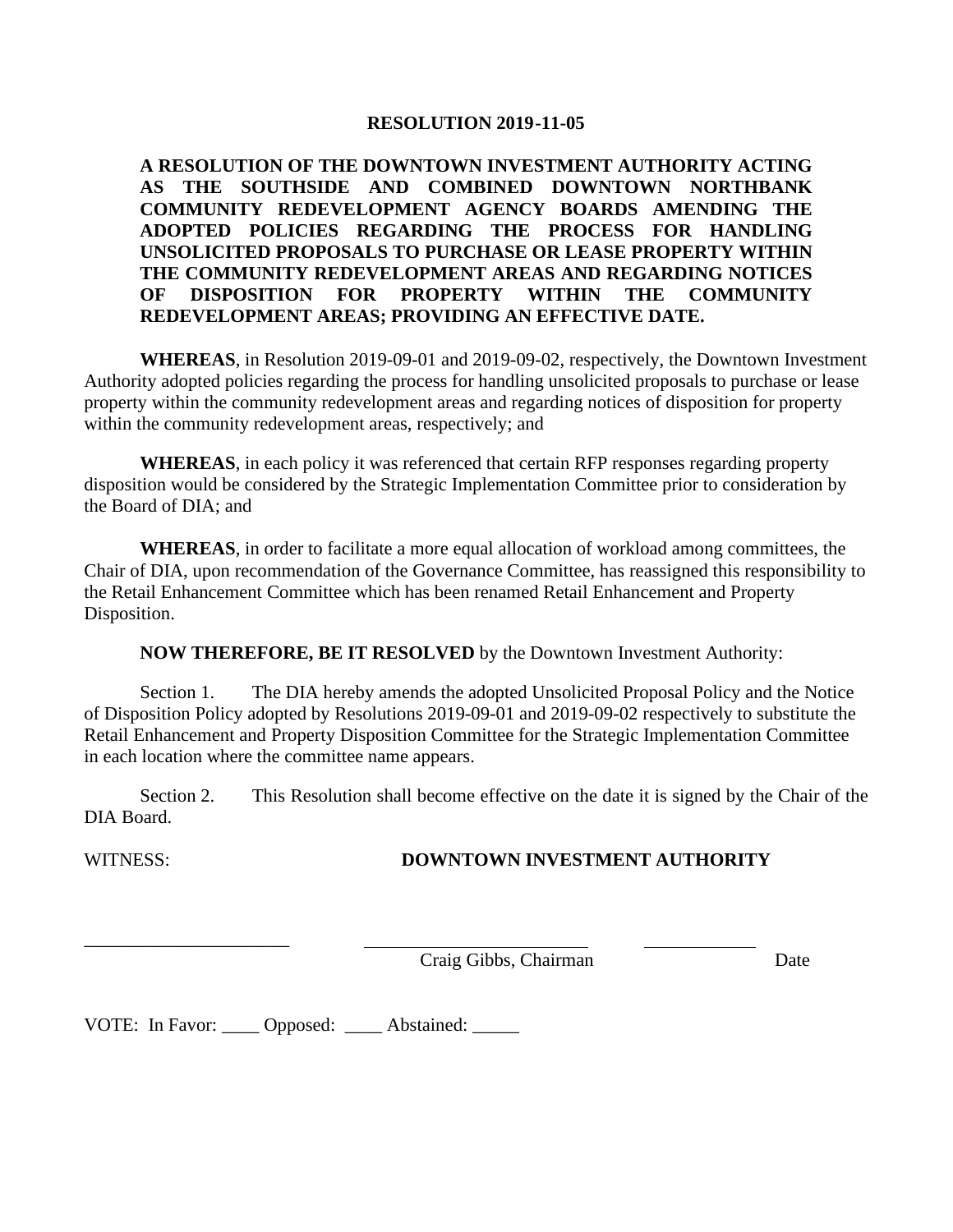#### **RESOLUTION 2019-11-08**

### **A RESOLUTION AMENDING THE TERMS AND CONDITIONS FOR DISPOSITION OF CITY-OWNED PROPERTY TO VESTCOR COMPANIES, INC., APPROVED BY RESOLUTION 2019-09-04 FOR THE PURPOSES OF EXTENDING THE CLOSING DATE FROM NO LATER THAN DECEMBER 31, 2019 TO NO LATER THAN MARCH 31, 2020; PROVIDING AN EFFECTIVE DATE.**

**WHEREAS**, the DIA issued ISP-0552-19 for the disposition of City-owned property within the LaVilla District of Downtown; and

**WHERES**, Vestcor Companies, Inc responded to ISP-0552-19, and following scoring the responses received, and consideration by the DIA Board, the DIA Board selected Vestcor Companies, Inc., as the respondent with whom to negotiate; and

**WHEREAS**, via its adoption of Resolution 2019-09-04, the DIA adopted a terms and conditions for the disposition of City-owned property to Vestcor Companies, Inc.; and

**WHEREAS,** as part of those terms and conditions, a requirement to close on the property by no later than December 31, 2019 was established; and

**WHEREAS**, due to no fault of the DIA or Vestcor Companies, Inc., and to avoid the prospect of failing to meet the closing deadline, the DIA and Vestcor Companies, Inc., desire to extend the closing deadline to no later than on or by March 31, 2020, **NOW THEREFORE** 

#### **BE IT RESOLVED**

**Section 1**. The recitals set forth above are true and correct and are hereby incorporated herein by this reference.

**Section 2.** The DIA hereby extends the deadline for closing identified in the terms and conditions established by its adoption of Resolution 2019-09-04 to March 31, 2020.

# WITNESS: **DOWNTOWN INVESTMENT AUTHORITY**

\_\_\_\_\_\_\_\_\_\_\_\_\_\_\_\_\_\_\_\_\_\_ \_\_\_\_\_\_\_\_\_\_\_\_\_\_\_ Craig Gibbs, Chairman Date

VOTE: In Favor: Opposed: \_\_\_\_\_ Abstained: \_\_\_\_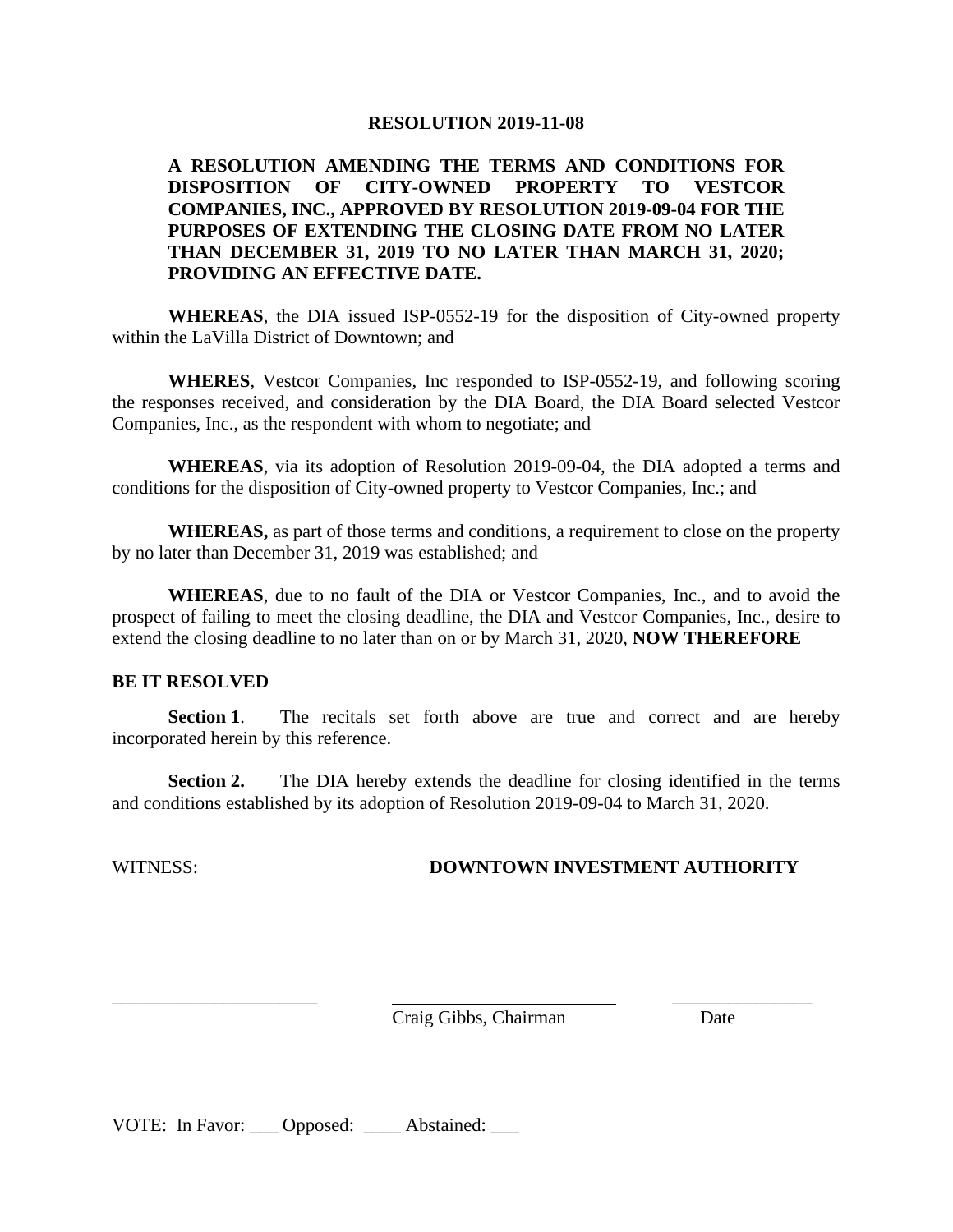

**Downtown Investment Authority City Hall at St. James Building, 117 W. Duval Street, First Floor, Lynwood Roberts Room Jacksonville, FL. 32202** *Wednesday, November 13, 2019 – 1:55 p.m.* 

### *Downtown Investment Authority MEETING MINUTES*

**Board Members Present:** Craig Gibbs, Esq., Chairman; Ron Moody, Vice Chairman; Oliver Barakat; Todd Froats; Marc Padgett and Carol Worsham

**Board Members Absent:** Jim Bailey, and Braxton Gillam, Esq., Secretary

**Mayor's Staff:** Dr. Johnny Gaffney, Mayor's Office, Boards and Commission Liaison

**Council Members:** Michael Boylan, Council Member District 6, and DIA Liaison and Reggie Gaffney, Council Member, District 7.

**DIA Staff:** Lori Boyer, Chief Executive Officer; John Crescimbeni, Contract and Regulatory Compliance Manager; Guy Parola, Operations Manager; and Karen Underwood-Eiland, Executive Assistant

**Office of General Counsel:** John Sawyer, Office of General Counsel

Meeting Convened: 1:55 p.m.

### **I. CALL TO ORDER**

Chairman Gibbs called the DIA meeting to order at 1:55 p.m.

### **II. DOWNTOWN INVESTMENT AUTHORITY REGULAR MEETING**

### **A. Approval of the October 16, 2019 Downtown Investment Authority Meeting Minutes**

**A MOTION WAS MADE BY BOARD MEMBER MOODY AND SECONDED BY BOARD MEMBER BARAKAT APPROVING THE OCTOBER 16, 2019 DIA REGULAR MEETING MINUTES.**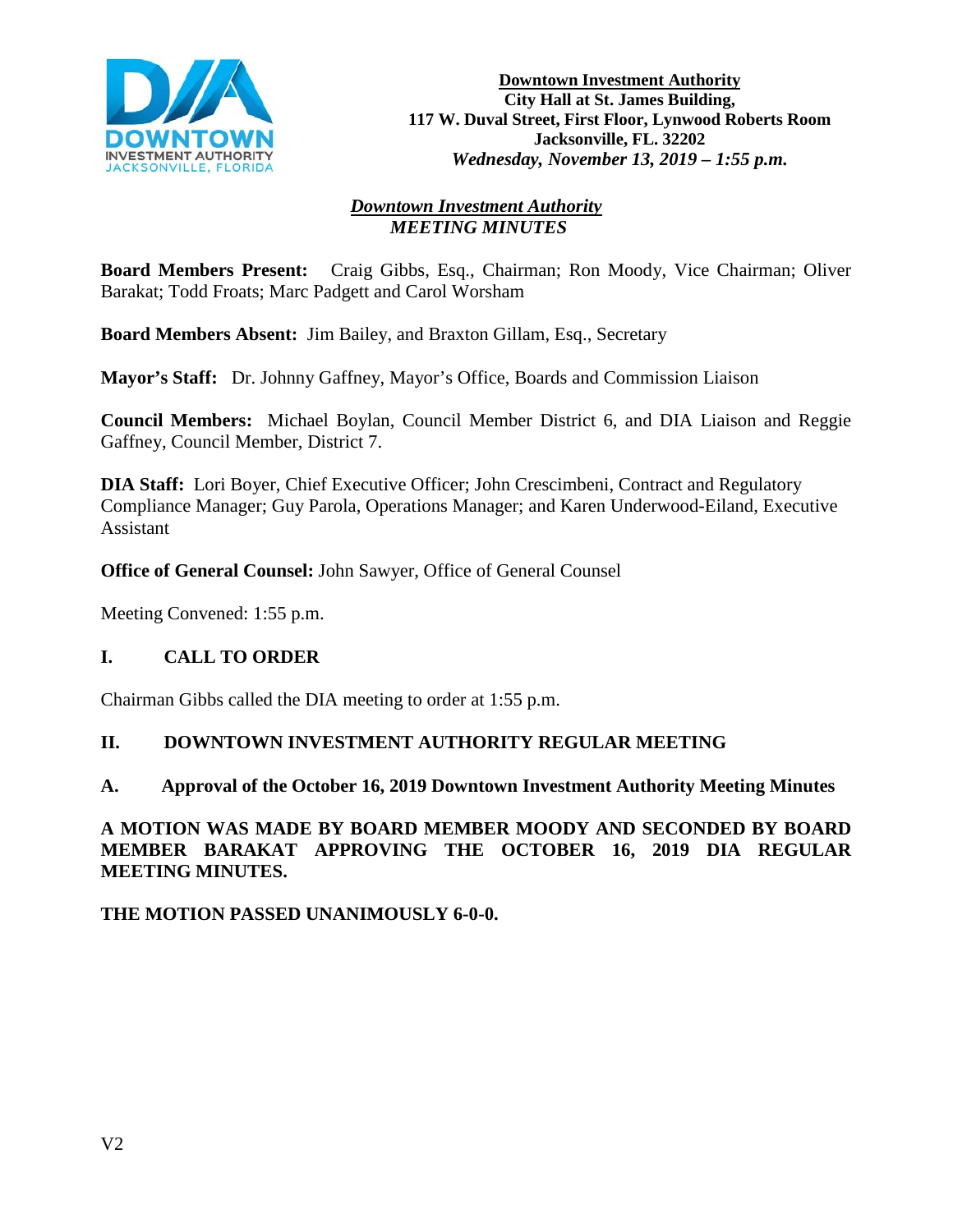### **B. RESOLUTION 2019-11-06: SALE OF SURPLUS STORMWATER CREDITS**

### **RESOLUTION 2019-11-06**

**A RESOLUTION OF THE DOWNTOWN INVESTMENT AUTHORITY ("DIA") AUTHORIZING THE SALE OF UP TO TWO AND THREE QUARTER (2.75) CREDIT ACRES OF SURPLUS WATER QUALITY COMPENSATORY CREDITS TO BLUE CROSS AND BLUE SHIELD OF FLORIDA, INC., FOR USE ON CERTAIN PROPERTY IDENTIFIED BY DUVAL COUNTY TAX PARCEL 090059- 0000 (THE "PROPERTY"); INSTRUCTING THE CHIEF EXECUTIVE OFFICER ("CEO") TO TAKE ALL NECESSARY ACTION TO EFFECTUATE THE PURPOSES OF THIS RESOLUTION; PROVIDING FOR AN EFFECTIVE DATE.**

Mr. Parola brought forth Resolution 2019-11-06. The Board previously passed a redevelopment agreement for disposition of this property.

# **A MOTION WAS MADE BY BOARD MEMBER PADGETT AND SECONDED BY BOARD MEMBER WORSHAM APPROVING RESOLUTION 2019-11-06.**

### **THE MOTION PASSED UNANIMOUSLY 6-0-0.**

### **C. RESOLUTION 2019-11-07: STORMWATER CREDITS**

### **RESOLUTION 2019-11-07**

**A RESOLUTION OF THE DOWNTOWN INVESTMENT AUTHORITY ("DIA") RESCINDING RESOLUTION 2019-10-05; INSTRUCTING ITS CHIEF EXECUTIVE OFFICER ("CEO"), TO NEGOTIATE WITH THE DIRECTOR OF PUBLIC WORKS TO ESTABLISH TERMS AND CONDITIONS FOR THE CONVEYANCE BY PUBLIC WORKS TO A THIRD PARTY OF SURPLUS STORMWATER QUALITY CREDITS GENERALLY AVAILABLE FOR SALE WITHIN DOWNTOWN; INSTRUCTING ITS CEO TO TAKE ALL NECESSARY ACTION TO EFFECTUATE THE PURPOSES OF THIS RESOLUTION; PROVIDING FOR AN EFFECTIVE DATE.**

Mr. Parola brought forth Resolution 2019-11-07. This Resolution will authorize the CEO to work with the administration and the Director of Public Works, to come up with a process or add clarity to the ordinance code so that when DIA, like we did last week, sold storm water credits that were outside of the boundary, there is no ambiguity as to how that sale is effectuated.

Board Member Barakat stated that the wording was a little soft in the third paragraph of the resolution. It states" Can be utilized in projects benefitting downtown". He would instead say that "significantly benefit downtown".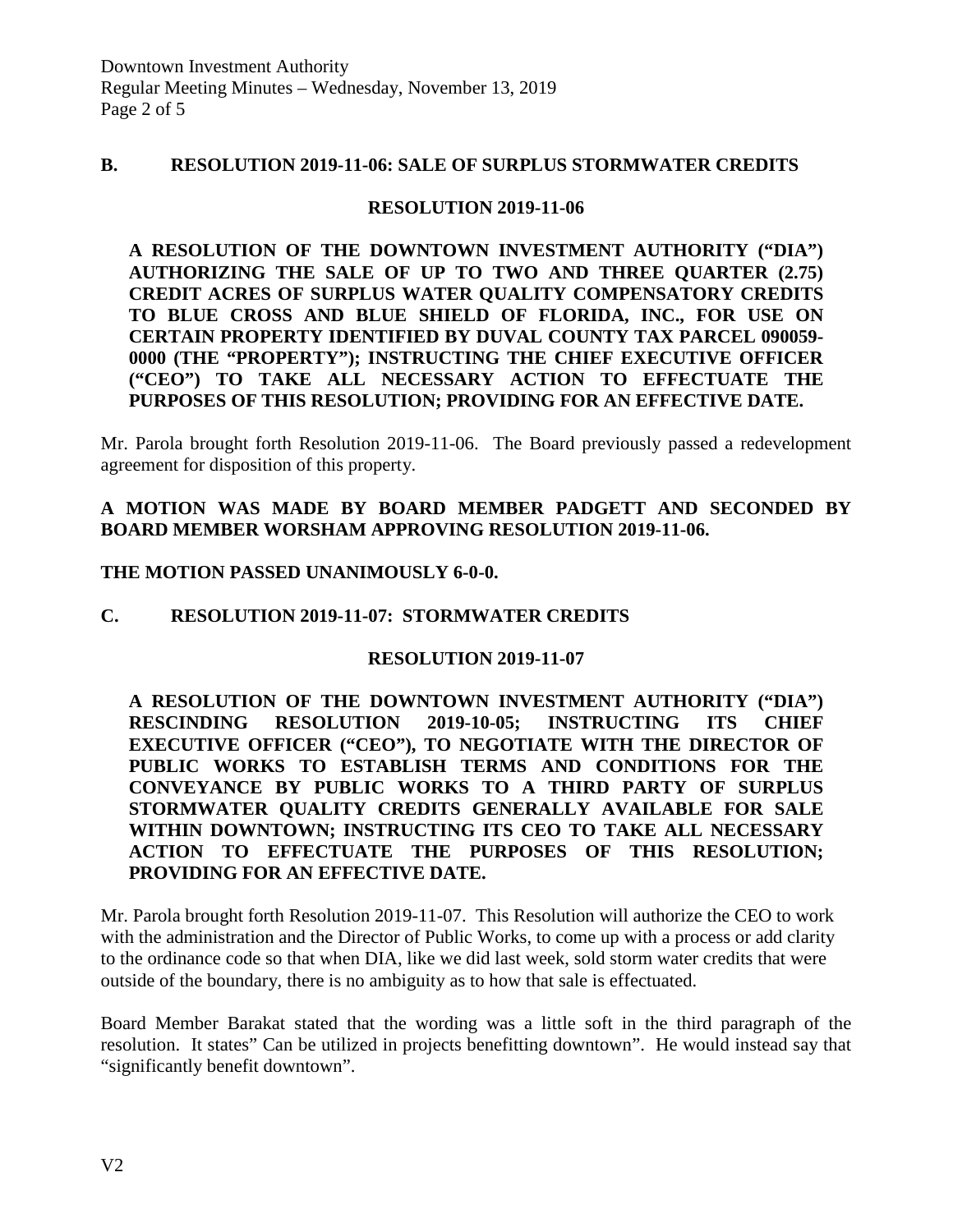Downtown Investment Authority Regular Meeting Minutes – Wednesday, November 13, 2019 Page 3 of 5

CEO Boyer addressed one of the challenges was that the ordinance that provided this board the authority to sell credits and designates these as available does not give you exclusive authority. Board Member Barakat considered tabling that discussion for later.

# **A MOTION WAS MADE BY BOARD MEMBER PADGETT AND SECONDED BY BOARD MEMBER MOODY APPROVING RESOLUTION 2019-11-07.**

# **THE MOTION PASSED UNANIMOUSLY 6-0-0.**

# **CHIEF EXECUTIVE OFFICER REPORT**

# **A. STRATEGIC IMPLEMENTATION COMMITTEE**

CEO Boyer introduced David Ward. David Ward was appointed by the mayor to serve on the DIA and is currently going through City Council. If confirmed, he would be attending the December meeting.

Mr. Ward introduced himself to the Board.

CEO Boyer provided a presentation for those that were not able to attend the governor's press conference and the announcement of the FIS headquarters.

CEO Boyer spent a fair amount of time with Hines and Gensler going over the standards and how they would apply to this building and working through the details of that design.

A presentation was provided on where we stand on our CRA Plan and her goal is to try to do this every month to provide an update on progress to let the Board know what we have accomplished.

There was \$750,000 provided for the Retail Enhancement Program scheduled to begin in 2014 and 2015. To this date, \$537.025 has been spent for the eleven (11) businesses which have remained open since the date of inception.

Hemming Plaza management original cost was 800,000 was allocated back in 2014 and 2015.

Urban Arts Façade and Streetscape Program estimated cost of \$406,000.

There were six projects listed on the Southbank that have been completed or partially completed.

The Northbank went cash positive in the last year and the ability to execute projects in the Southbank was greatly accelerated because there was funding.

The DIA website may go live in November.

The Parking strategy and privatization update will be presented at the Strategic Implementation Committee meeting on Monday, November 25, 2019.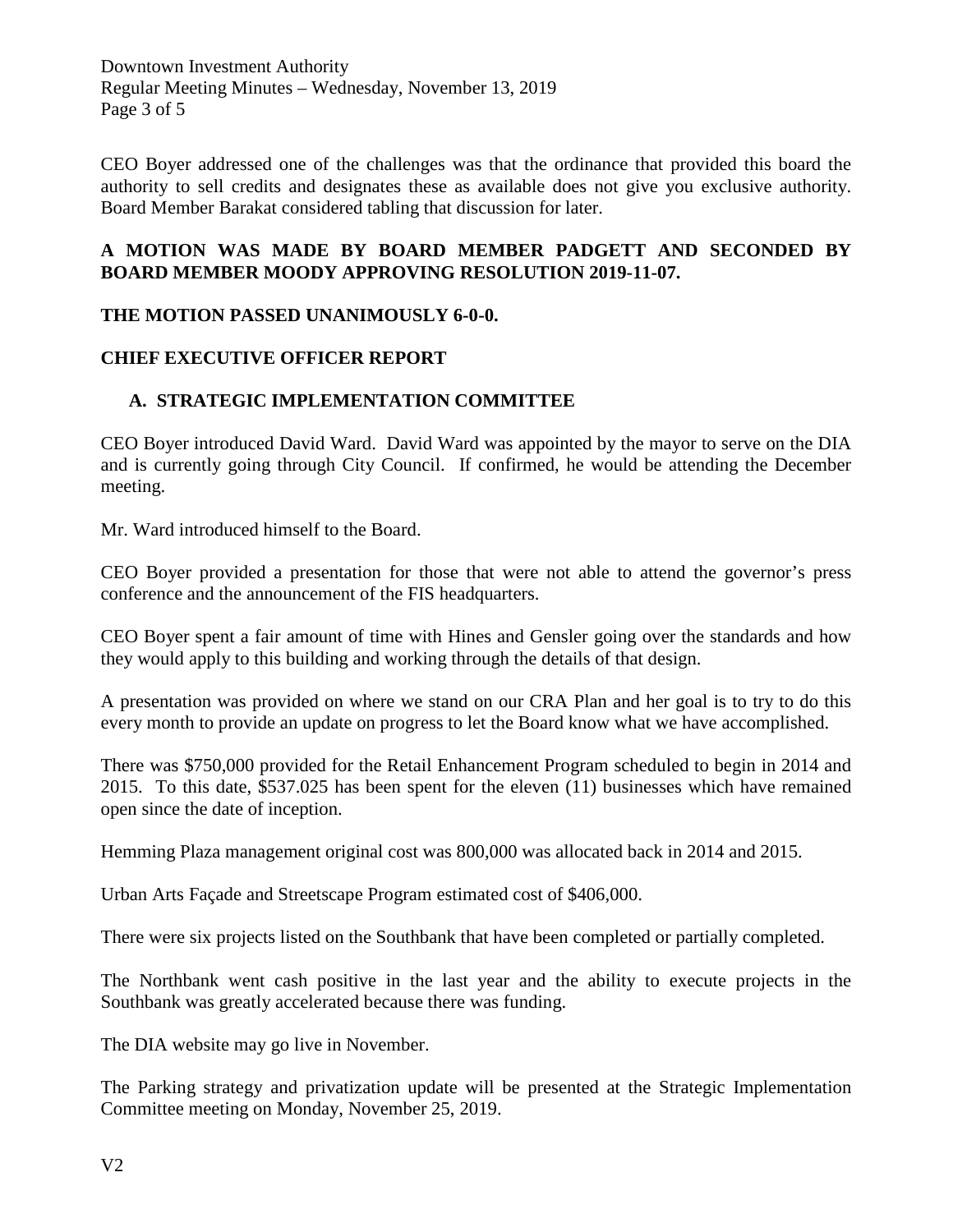Downtown Investment Authority Regular Meeting Minutes – Wednesday, November 13, 2019 Page 4 of 5

CEO Boyer was asked to provide an update on the small cell 5G wireless bills. There are two bills that are pending before City Council. CEO Boyer and Mr. Parola met with Jason Teal and went through Ordinance 2019-770. Ordinance 2019-757 is of direct relevance to the downtown. The Council adopted an amendment asking the developer to grant an extension so that they could make a final decision on December 10 rather than have to make a decision at the LUZ Committee next week and a final decision in November.

Council Member Boylan reported the LUZ Committee may be a very long meeting because it is going to have an impact on our ability to move forward. He stated that it would be very helpful for Mr. Parola to have a response about the general concern about proliferation of this for Downtown.

CEO Boyer recommended the DIA provide a resolution expressing the board's concern as it relates to Ordinance 2019-770, which is a policy matter. Council Member Boylan concurred and reported that the legislation was going to go through three different committees. CEO Boyer felt strongly that Board Member Barakat's experience as a real estate broker, Board Member Moody's experience in property value and Board Member Worsham's planning capacity to attend the LUZ meeting would be very meaningful.

The Market Feasibility RFP did not receive enough bids last year and has been reissued and on the street through mid-December.

CEO Boyer commented that the Historic Preservation Trust Fund legislation regarding the addition of a million and a half dollars of funding was ultimately withdrawn last night.

The Historic Trust Fund Grant program is open for business, accepting applications, and we are encouraging historic preservation downtown.

Bryan. Greiner, Axis Hotels, LLC, has been in discussions with the DIA regarding the Independent Life Building. The DIA is waiting for the information for the Preservation Section of the Planning Department.

CEO Boyer anticipates that in December the DIA will be bringing a split of the old Ambassador deal that has already been approved.

The Snyder building request may be brought forth at the December meeting to use some of our funding to do a structural analysis and a Phase I or Phase II environmental to provide the base information that someone would need to make a decision about using the property.

The third historic building, adaptive reuse project may be brought forth in December or January.

# **VII. DDRB BRIEFING**

Mr. Parola provided a summary of the November 14, 2019 meeting. The next DDRB meeting will be held December 12, 2019 at 2:00 p.m. in the Lynwood Roberts Room.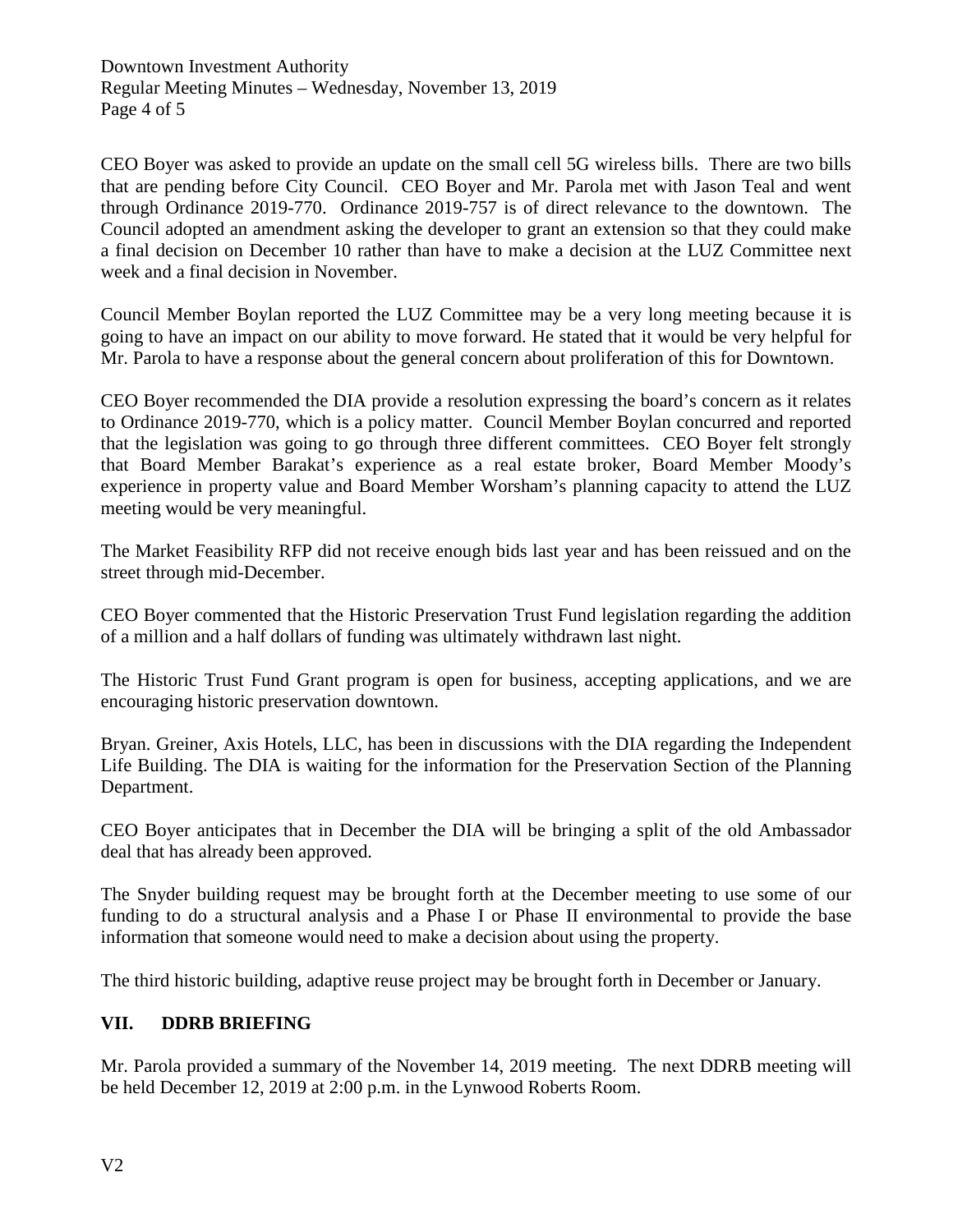Downtown Investment Authority Regular Meeting Minutes – Wednesday, November 13, 2019 Page 5 of 5

- **III. OLD BUSINESS** None
- **IV. NEW BUSINESS** None

# **IX. ADJOURN**

There being no further business, Chairman Gibbs adjourned the DIA meeting at approximately 2:45 p.m.

*The written minutes for this meeting are only an overview of what was discussed. For verbatim comments of this meeting, a transcript is available upon request. Please contact Karen Underwood-Eiland, at (904) 255-5302, or by email at karenu@coj.net.*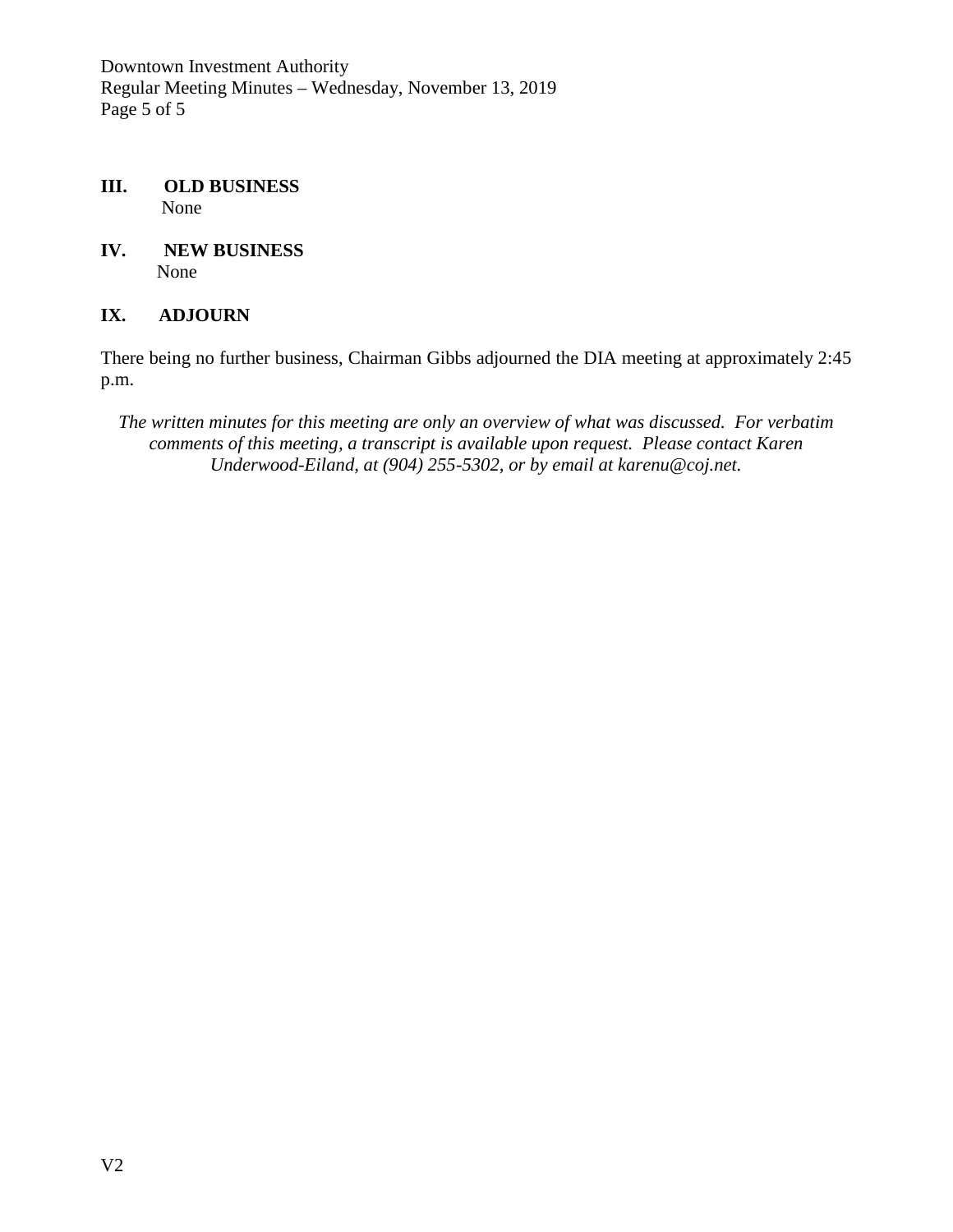#### **RESOLUTION 2019-11-06**

**A RESOLUTION OF THE DOWNTOWN INVESTMENT AUTHORITY ("DIA") AUTHORIZING THE SALE OF UP TO TWO AND THREE QUARTER (2.75) CREDIT ACRES OF SURPLUS WATER QUALITY COMPENSATORY CREDITS TO BLUE CROSS AND BLUE SHIELD OF FLORIDA, INC., FOR USE ON CERTAIN PROPERTY IDENTIFIED BY DUVAL COUNTY TAX PARCEL 090059 0000 (THE "PROPERTY"); INSTRUCTING THE CHIEF EXECUTIVE OFFICER ("CEO") TO TAKE ALL NECESSARY ACTION TO EFFECTUATE THE PURPOSES OF THIS RESOLUTION; PROVIDING FOR AN EFFECTIVE DATE.**

**WHEREAS**, DIA is the designated Community Redevelopment Agency for the North Bank Community Redevelopment Area ("CRA"), for which a Community Redevelopment Plan was adopted by Ordinance 2014-0560-E; and

**WHEREAS**, the Department of Public Works and the Florida Department of Environmental Protection have determined that there are approximately 157 credit acres of Surplus Water Quality Compensatory Credits within the St. Johns River Water Management District Permit No. 18269-1; and

**WHEREAS**, making these surplus Water Quality Compensatory Credits available to developers through sale or by other conveyance promotes urban-scale redevelopment, and furthers Northbank and Southside Community Redevelopment Area Plan Redevelopment Goal 3, which calls for DIA and the City to: *Simplify the approval process for downtown development and improve departmental and agency coordination*; and

**WHEREAS**, the DIA adopted Resolution 2019-06-03 and by doing so (a) approved terms and conditions for a redevelopment agreement of the Property by blue Cross and Blue Shield of Florida, Inc..; and (b) instructed its CEO to issue a 30-day Notice of Disposition for the Property; and

**WHEREAS**, no other responses to the abovementioned Notice of Disposition were received; and

**WHEREAS**, as part of the agreement, the DIA and the City have agreed to sell the surplus Water Quality Compensatory Credits necessary to accommodate site development; and

**WHEREAS,** funds received by the sale of surplus Water Quality Compensatory Credits will be deposited into an account solely for the benefit of Downtown,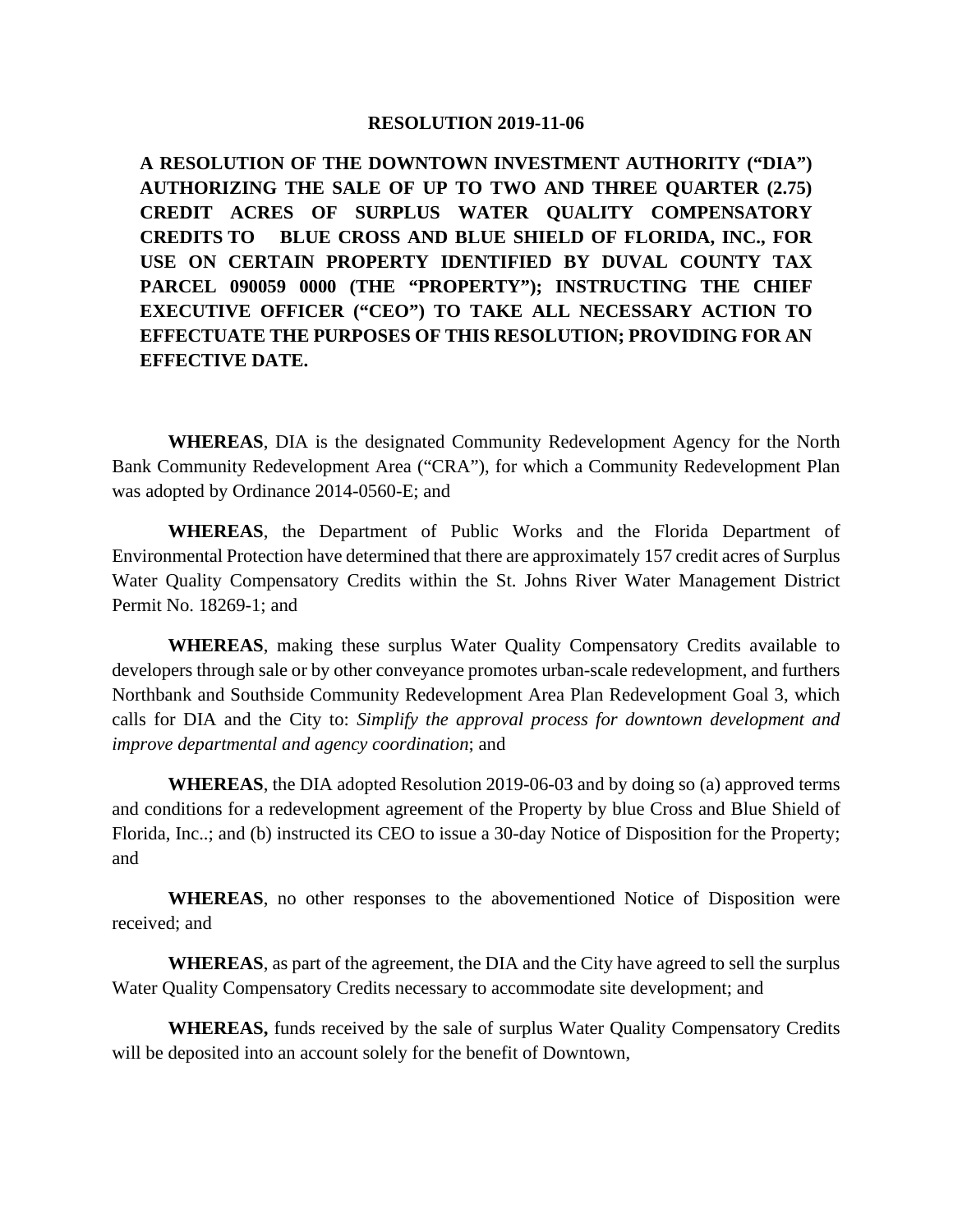#### **NOW THEREFORE**, **BE IT RESOLVED**, by the Downtown Investment Authority

**Section 1.** The DIA authorizes the sale by the City of up to 2.75 credit acres of Surplus Water Quality Compensatory Credits to Blue Cross Blue Shield of Florida, Inc., for application on the Property at a rate of \$35,315.45 per credit acre.

**Section 2.** The DIA instructs its CEO to take all necessary action to effectuate the purposes of this resolution.

**Section 3.** The Effective Date of this Resolution is the date upon execution of the Resolution by the Chairman of the DIA.

\_\_\_\_\_\_\_\_\_\_\_\_\_\_\_\_\_\_\_\_\_\_

#### WITNESS: **DOWNTOWN INVESTMENT AUTHORITY**

Craig Gibbs, Chairman Date

VOTE: In Favor: Opposed: \_\_\_\_\_\_\_\_ Abstained: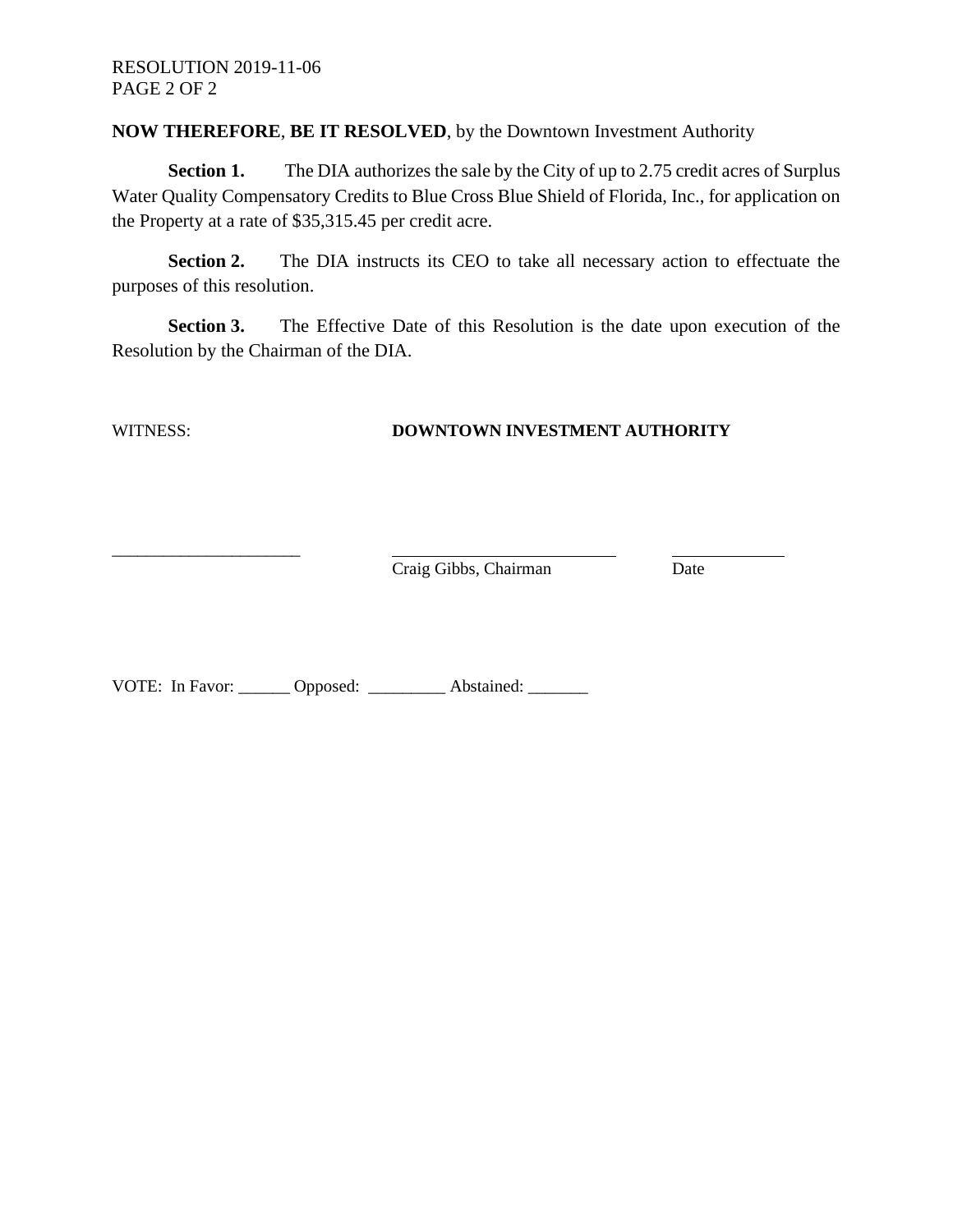#### **RESOLUTION 2019-11-07**

**A RESOLUTION OF THE DOWNTOWN INVESTMENT AUTHORITY ("DIA") RESCINDING RESOLUTION 2019-10-05; INSTRUCTING ITS CHIEF EXECUTIVE OFFICER ("CEO"), TO NEGOTIATE WITH THE DIRECTOR OF PUBLIC WORKS TO ESTABLISH TERMS AND CONDITIONS FOR THE FOR THE CONVEYANCE BY PUBLIC WORKS TO A THIRD PARTY OF SURPLUS STORMWATER QUALITY CREDITS GENERALLY AVAILABLE FOR SALE WITHIN DOWNTOWN; INSTRUCTING ITS CEO TO TAKE ALL NECESSARY ACTION TO EFFECTUATE THE PURPOSES OF THIS RESOLUTION; PROVIDING FOR AN EFFECTIVE DATE.**

**WHEREAS**, through its adoption of Resolution 2019-10-05, the DIA authorized the sale of 8.17 surplus Water Quality Compensatory Credits for use on a project that, although will directly benefit Downtown, lies outside of the Downtown boundary as referenced in Ordinance 55.202; and

**WHEREAS**, the intent for surplus Water Quality Compensatory Credits to be utilized on projects benefitting Downtown notwithstanding, upon further consideration by General Counsel, a process for credit conveyance by means other than resolution should be established,

**NOW THEREFORE BE IT RESOLVED**, by the Downtown Investment Authority

**Section 1.** The DIA hereby rescinds Resolution 2019-10-05.

**Section 2.** The DIA instructs its CEO to negotiate with the Director of Public Works to establish terms and conditions for the for the conveyance by Public Works to a third party of surplus water quality compensatory credits within the St. Johns River Water Management District Permit No. 18269-1 and generally otherwise available for sale within Downtown.

**Section 3.** The DIA authorizes its CEO to take all necessary actions to implement the purpose of this resolution.

**Section 4.** The Effective Date of this Resolution is the date upon execution of the Resolution by the Chairman of the DIA.

[SIGNATURES ON FOLLOWING PAGE]